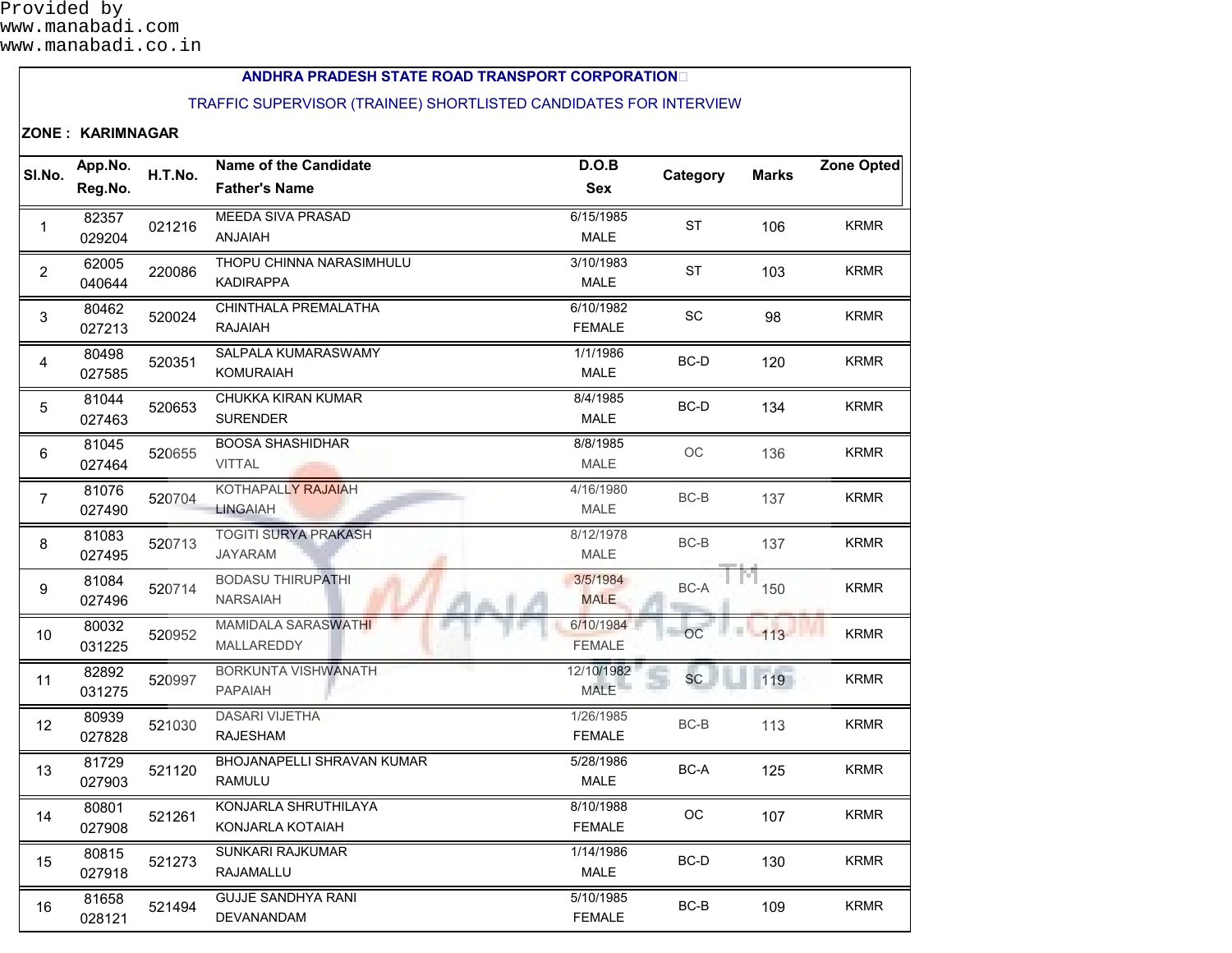| 17 | 81677<br>028138 | 521512 | <b>VENUVANKA SHILPA</b><br>VENKATESHWARLU          | 6/17/1988<br><b>FEMALE</b>  | BC-B                        | 84  | <b>KRMR</b> |
|----|-----------------|--------|----------------------------------------------------|-----------------------------|-----------------------------|-----|-------------|
| 18 | 63116<br>030007 | 521528 | KODICHARLA SRINIVAS SRINIVAS<br>RAMAIAH            | 5/15/1985<br><b>MALE</b>    | BC-D                        | 120 | <b>KRMR</b> |
| 19 | 86328<br>028185 | 521571 | <b>MAMIDIPALLY PAVAN KUMAR</b><br><b>RAJANNA</b>   | 7/29/1981<br><b>MALE</b>    | $BC-A$                      | 132 | <b>KRMR</b> |
| 20 | 63147<br>030037 | 521574 | <b>BHAGAT BHEEMRAO B</b><br><b>RAMJEE</b>          | 2/25/1987<br><b>MALE</b>    | SC                          | 133 | <b>KRMR</b> |
| 21 | 63609<br>030406 | 522051 | THUMIKI ANIL KUMAR<br>HANUMANTHA RAJU              | 1/30/1982<br><b>MALE</b>    | BC-D                        | 134 | <b>KRMR</b> |
| 22 | 82010<br>028848 | 820191 | <b>SK HASSINA</b><br>KHADER BABU                   | 8/20/1983<br><b>FEMALE</b>  | BC-B                        | 105 | <b>KRMR</b> |
| 23 | 82870<br>029371 | 820272 | <b>GUDURU PAVANI</b><br>KAMALAKAR                  | 6/27/1983<br><b>FEMALE</b>  | BC-D                        | 110 | <b>KRMR</b> |
| 24 | 79738<br>031771 | 820643 | RAMISETTI RAMAIAH<br><b>MUKUNDAIAH</b>             | 6/10/1975<br>MALE           | OC                          | 109 | <b>KRMR</b> |
| 25 | 79354<br>031966 | 820835 | VILASAGARAM VENKATESWARLU<br><b>KRISHNA MURTHY</b> | 6/15/1979<br>MALE           | $BC-B$                      | 126 | <b>KRMR</b> |
| 26 | 79005<br>030956 | 821466 | <b>BODA ASHOK KUMAR</b><br><b>LAXMI NARAYANA</b>   | 3/20/1981<br>MALE           | BC-D                        | 127 | <b>KRMR</b> |
| 27 | 79177<br>031566 | 821534 | CHINTOJU SUMAN<br>SATYANARAYANA                    | 5/21/1983<br>MALE           | BC-B                        | 127 | <b>KRMR</b> |
| 28 | 63604<br>030412 | 821855 | JERIPOTHULA NARSIMHACHARY<br><b>SRINIVAS</b>       | 11/9/1986<br><b>MALE</b>    | <b>ST</b>                   | 106 | <b>KRMR</b> |
| 29 | 79434<br>031758 | 830011 | TIRUMALAGIRI SRINIVASULU<br><b>BIKSHAPATHI</b>     | 5/28/1976<br><b>MALE</b>    | $BC-D$                      | 112 | <b>KRMR</b> |
| 30 | 68192<br>021640 | 920514 | <b>DUGGANI SHIVA KUMAR</b><br><b>BEERAIAH</b>      | 8/24/1980<br><b>MALE</b>    | $BC-B$                      | 128 | <b>KRMR</b> |
| 31 | 81970<br>028812 | 920618 | <b>MODUGU JYOTHI</b><br><b>JOSEPH</b>              | 12/16/1983<br><b>FEMALE</b> | $\protect\operatorname{SC}$ | 99  | <b>KRMR</b> |
| 32 | 65646<br>022530 | 920939 | <b>GUNTUKA MAHESH</b><br>RAJALINGAM                | 5/6/1982<br>MALE            | $BC-B$                      | 127 | <b>KRMR</b> |
| 33 | 65509<br>022421 | 921519 | <b>PALLY RAVIKUMAR</b><br>RAJAIAH                  | 12/19/1979<br><b>MALE</b>   | BC-D                        | 146 | <b>KRMR</b> |
| 34 | 65584<br>022483 | 921804 | <b>GUDIPELLI SUDHEERKUMAR</b><br>NARAYANA          | 8/11/1986<br><b>MALE</b>    | BC-D                        | 127 | <b>KRMR</b> |
| 35 | 64803<br>022701 | 922110 | ANKALA MAHENDRA KUMAR<br>SREENIVASA RAO            | 10/14/1984<br>MALE          | $_{\rm OC}$                 | 134 | <b>KRMR</b> |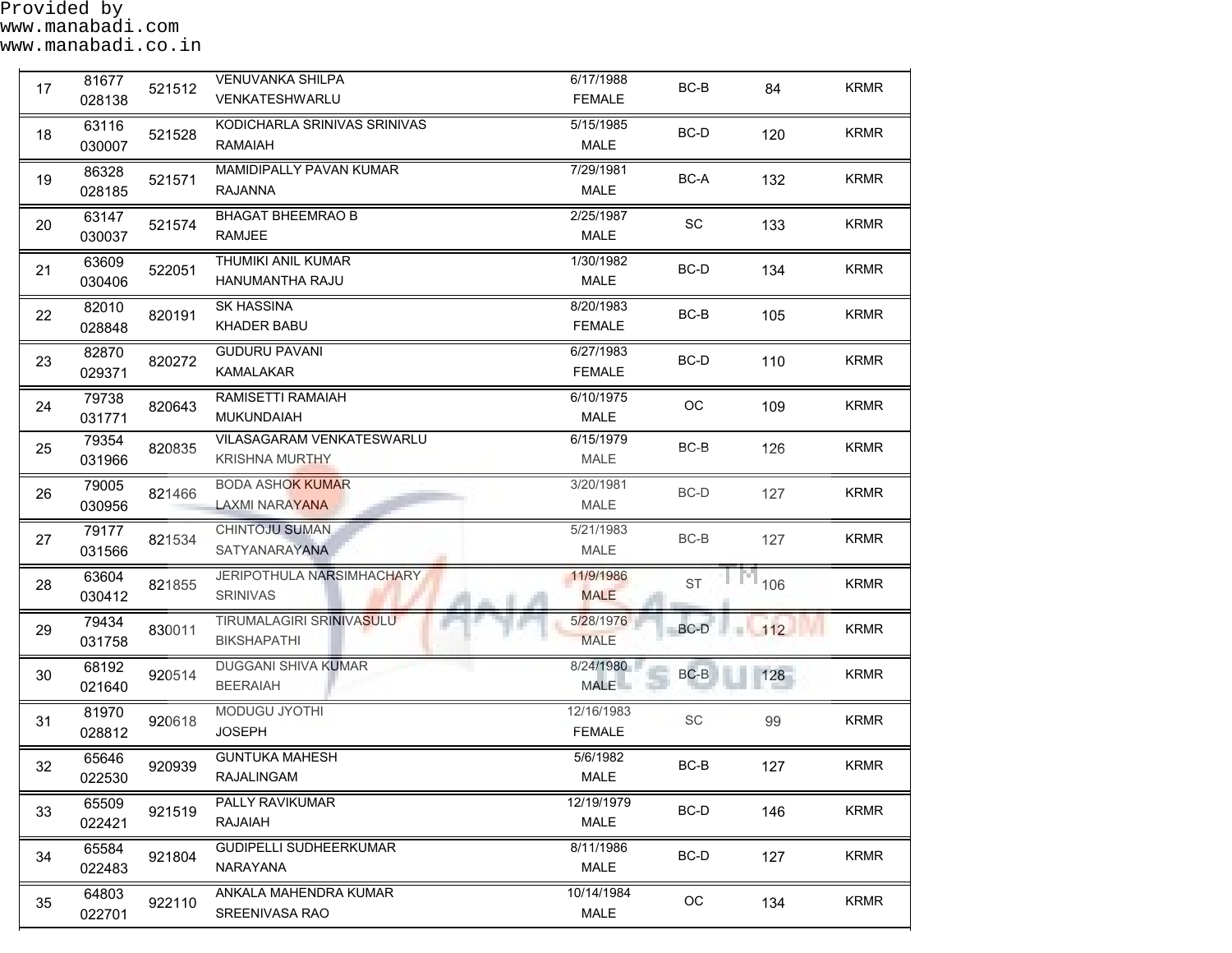Provided by www.manabadi.com

| 36 | 64115<br>020487 | 922313 | SOMPAKA RAMYA<br>RAJA BABU                        | 8/5/1986<br><b>FEMALE</b>  | $\operatorname{\textsf{SC}}$ | 111 | <b>KRMR</b> |
|----|-----------------|--------|---------------------------------------------------|----------------------------|------------------------------|-----|-------------|
| 37 | 64156<br>020526 | 922480 | PALLIKONDA NARESH<br><b>BHOOMAIAH</b>             | 12/4/1980<br><b>MALE</b>   | BC-A                         | 122 | <b>KRMR</b> |
| 38 | 63912<br>020579 | 922670 | PASHIKANTI DINESH KUMAR<br>RAMCHANDRAM            | 5/14/1985<br><b>MALE</b>   | BC-B                         | 136 | <b>KRMR</b> |
| 39 | 63914<br>020581 | 922677 | ADEPU SRIDHAR<br><b>KRISHNA MURTHY</b>            | 6/13/1982<br><b>MALE</b>   | BC-B                         | 136 | <b>KRMR</b> |
| 40 | 63929<br>020595 | 922740 | MANGLARAM ANIL KUMAR<br><b>GANGARAM</b>           | 3/23/1985<br><b>MALE</b>   | SC                           | 125 | <b>KRMR</b> |
| 41 | 64928<br>022666 | 923180 | SANTOSH VENKATA KRISHNA<br>S SAMMAIAH             | 1/8/1985<br>MALE           | ОC                           | 133 | <b>KRMR</b> |
| 42 | 67859<br>021253 | 924888 | KASNAGOTTU BALAKRISHNA PRASAD<br><b>RAJESHAM</b>  | 5/4/1987<br>MALE           | OC                           | 129 | <b>KRMR</b> |
| 43 | 78904<br>030892 | 925266 | <b>VODELA SRINIVAS</b><br>VENKATESHWARLU          | 6/14/1979<br><b>MALE</b>   | BC-D                         | 126 | <b>KRMR</b> |
| 44 | 83665<br>029852 | 925324 | PALAKURTHI RAJU<br><b>RAJESHWAR</b>               | 7/7/1985<br><b>MALE</b>    | BC-D                         | 140 | <b>KRMR</b> |
| 45 | 86339<br>028026 | 925335 | <b>ANKARAPU HARIKA</b><br><b>MOHAN</b>            | 6/9/1986<br><b>FEMALE</b>  | BC-B                         | 105 | <b>KRMR</b> |
| 46 | 63109<br>030000 | 925361 | MALLEPULA CHANDRASHEKER GOUD<br><b>NARSA GOUD</b> | 10/5/1979<br><b>MALE</b>   | $BC-B$                       | 126 | <b>KRMR</b> |
| 47 | 63141<br>030031 | 925380 | SALIKE SANTHOSH KUMAR<br><b>TULASI DAS</b>        | 3/8/1986<br><b>MALE</b>    | SC                           | 123 | <b>KRMR</b> |
| 48 | 63178<br>030064 | 925394 | NIMMALA PAVAN<br>NARSIMULU                        | 7/29/1987<br><b>MALE</b>   | <b>ST</b>                    | 119 | <b>KRMR</b> |
| 49 | 63716<br>030517 | 925497 | <b>BOCHKER SHRAVANI</b><br><b>GANGAMOHAN</b>      | 7/17/1987<br><b>FEMALE</b> | $BC-B$                       | 105 | <b>KRMR</b> |
| 50 | 75041<br>023687 | 925662 | <b>GUDE ARUNA</b><br><b>BHADRAIAH</b>             | 5/5/1985<br><b>FEMALE</b>  | $BC-D$                       | 109 | <b>KRMR</b> |
| 51 | 73275<br>023919 | 925909 | PUTTA GANGA DHAR<br><b>CHINNA GANGARAM</b>        | 5/10/1983<br>MALE          | <b>ST</b>                    | 103 | <b>KRMR</b> |
| 52 | 72813<br>024393 | 926134 | RATHOD DINESH KUMAR<br>JAGANNATH                  | 12/15/1978<br><b>MALE</b>  | <b>ST</b>                    | 103 | <b>KRMR</b> |
| 53 | 73505<br>024020 | 926208 | <b>BOJJA SRILATHA</b><br>LAXMAIAH                 | 6/8/1984<br><b>FEMALE</b>  | $\operatorname{\textsf{SC}}$ | 113 | <b>KRMR</b> |
| 54 | 73813<br>023443 | 926597 | <b>GARIGE SATHISH</b><br><b>BHOJARAJU</b>         | 12/8/1985<br>MALE          | BC-A                         | 122 | <b>KRMR</b> |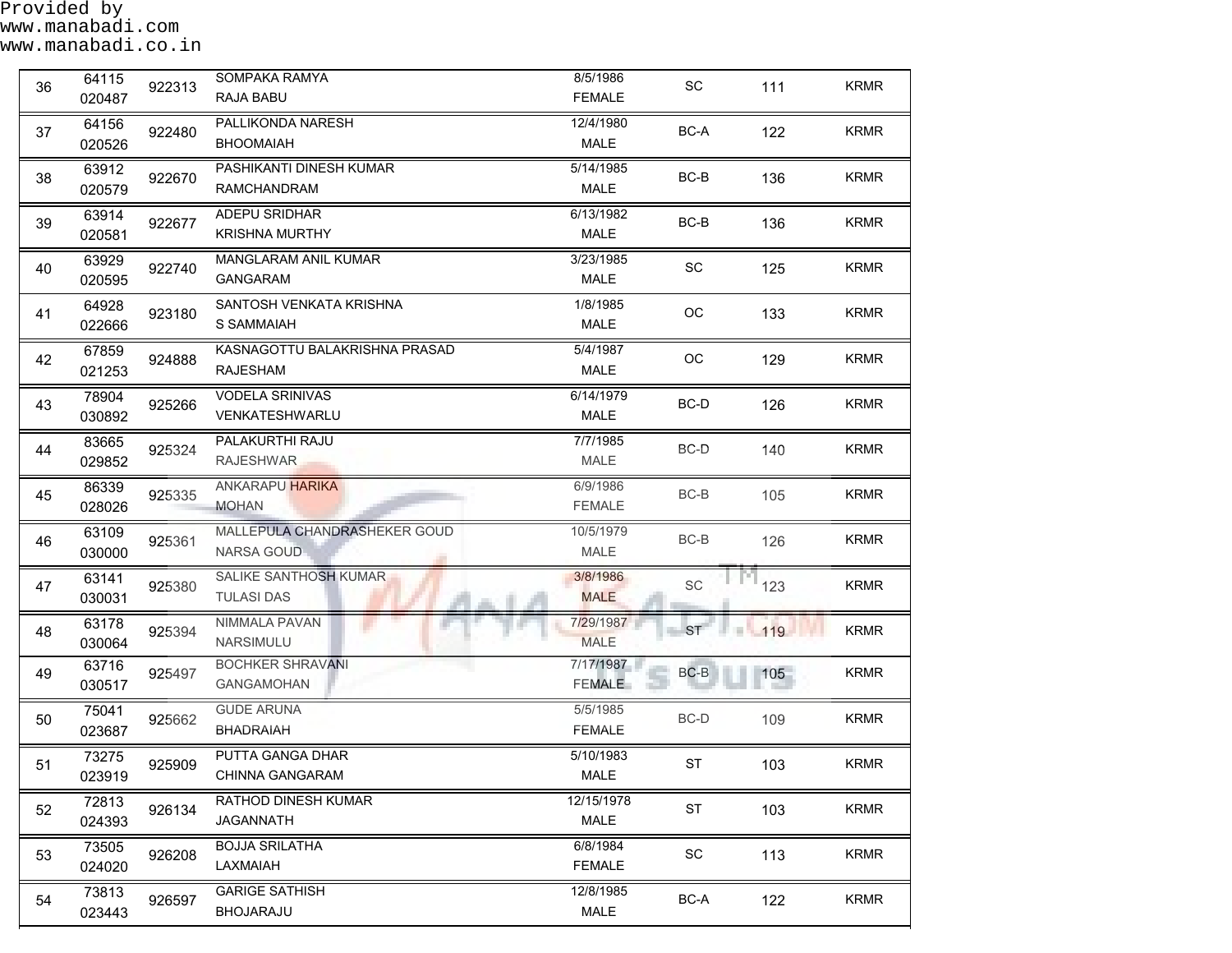Provided by www.manabadi.com www.manabadi.co.in

| 55              | 80172<br>030735 | 930025 | RAPOLU HIMABINDU<br><b>RAMASWAMY</b>                             | 2/13/1985<br><b>FEMALE</b> | BC-B                         | 116                     | <b>KRMR</b> |
|-----------------|-----------------|--------|------------------------------------------------------------------|----------------------------|------------------------------|-------------------------|-------------|
| 1               | 61773<br>043794 | 320395 | <b>BODDUPALLI PADMA RADHIKA</b><br>NARASIMHULU                   | 5/10/1979<br><b>FEMALE</b> | BC-B                         | 105                     | <b>HYD</b>  |
| 2               | 83822<br>045378 | 320822 | KATAKAM MALLESWARI<br><b>K RAJAIAH</b>                           | 8/15/1985<br><b>FEMALE</b> | OC                           | 105                     | <b>HYD</b>  |
| 3               | 84511<br>044549 | 320925 | <b>SHAIK SHAKEER</b><br>S MAHABOOB VALI                          | 7/1/1987<br>MALE           | $_{\rm OC}$                  | 122                     | <b>HYD</b>  |
| 4               | 84649<br>044550 | 320926 | <b>VULAVALA KEERTHI VARDHAN REDDY</b><br>V VIJAYA BHASKARA REDDY | 6/26/1987<br>MALE          | OC                           | 129                     | <b>HYD</b>  |
| 5               | 42779<br>033678 | 420951 | <b>SHAIK IMRAN NABI</b><br>ABDUL ZAHEER                          | 8/23/1982<br>MALE          | BC-E                         | 118                     | <b>HYD</b>  |
| 6               | 75648<br>024837 | 520128 | GADDAMEEDI DEVARUSHI<br>NARAYANA                                 | 12/12/1981<br>MALE         | $BC-B$                       | 122                     | <b>HYD</b>  |
| $\overline{7}$  | 80544<br>027576 | 520343 | MUSKE SNEHALATHA<br>RAJALINGAIAH                                 | 5/9/1982<br><b>FEMALE</b>  | BC-A                         | 98                      | <b>HYD</b>  |
| 8               | 55497<br>040944 | 721308 | <b>GOTTREDDI DURGA NARESH</b><br><b>G VARA PRASAD</b>            | 4/30/1988<br>MALE          | OC                           | 122                     | <b>HYD</b>  |
| 9               | 58405<br>041793 | 721530 | <b>GARA TEJASWINI</b><br><b>SATYANARAYANA</b>                    | 5/2/1987<br><b>FEMALE</b>  | $BC-D$                       | 111                     | <b>HYD</b>  |
| 10 <sup>1</sup> | 68094<br>021179 | 920322 | VADLURI VIJAYA KRISHNA<br><b>RAJAMOULI</b>                       | 9/29/1978<br><b>MALE</b>   | BC-B                         | 130                     | <b>HYD</b>  |
| 11              | 68308<br>023125 | 920469 | SOMA VIJAYA KRISHNA<br><b>RAJESWAR</b>                           | 10/17/1982<br><b>MALE</b>  | BC-D                         | $\Gamma$ <sup>127</sup> | <b>HYD</b>  |
| 12              | 68198<br>021644 | 920531 | <b>K M ARAVIND KUMAR</b><br>SATYANARAYANA                        | 7/28/1980<br><b>MALE</b>   | BC-D                         | 125                     | <b>HYD</b>  |
| 13              | 67154<br>022042 | 920586 | ANANTHULA ABHINAV REDDY<br><b>SURENDER REDDY</b>                 | 8/10/1986<br><b>MALE</b>   | OC                           | $123 -$                 | <b>HYD</b>  |
| 14              | 67188<br>022073 | 920728 | PATNAM SRICHARAN<br><b>RAVINDER</b>                              | 6/9/1982<br>MALE           | $BC-D$                       | 130                     | <b>HYD</b>  |
| 15              | 65627<br>022516 | 920872 | ELLANDULA RAMYA<br><b>PRATHAP</b>                                | 7/11/1984<br><b>FEMALE</b> | BC-B                         | 106                     | <b>HYD</b>  |
| 16              | 65686<br>022566 | 921099 | <b>DIDDELA VIJAYA KUMARI</b><br>D JANGAIAH                       | 8/18/1981<br><b>FEMALE</b> | SC                           | 107                     | <b>HYD</b>  |
| 17              | 75708<br>024938 | 921113 | M VIJAY KUMAR<br>M NARSIMHULU                                    | 3/6/1988<br><b>MALE</b>    | BC-D                         | 131                     | <b>HYD</b>  |
| 18              | 68807<br>021674 | 921313 | EDI BEULAHVEMANI<br>E BABURAO                                    | 8/5/1988<br><b>FEMALE</b>  | $\operatorname{\textsf{SC}}$ | 95                      | <b>HYD</b>  |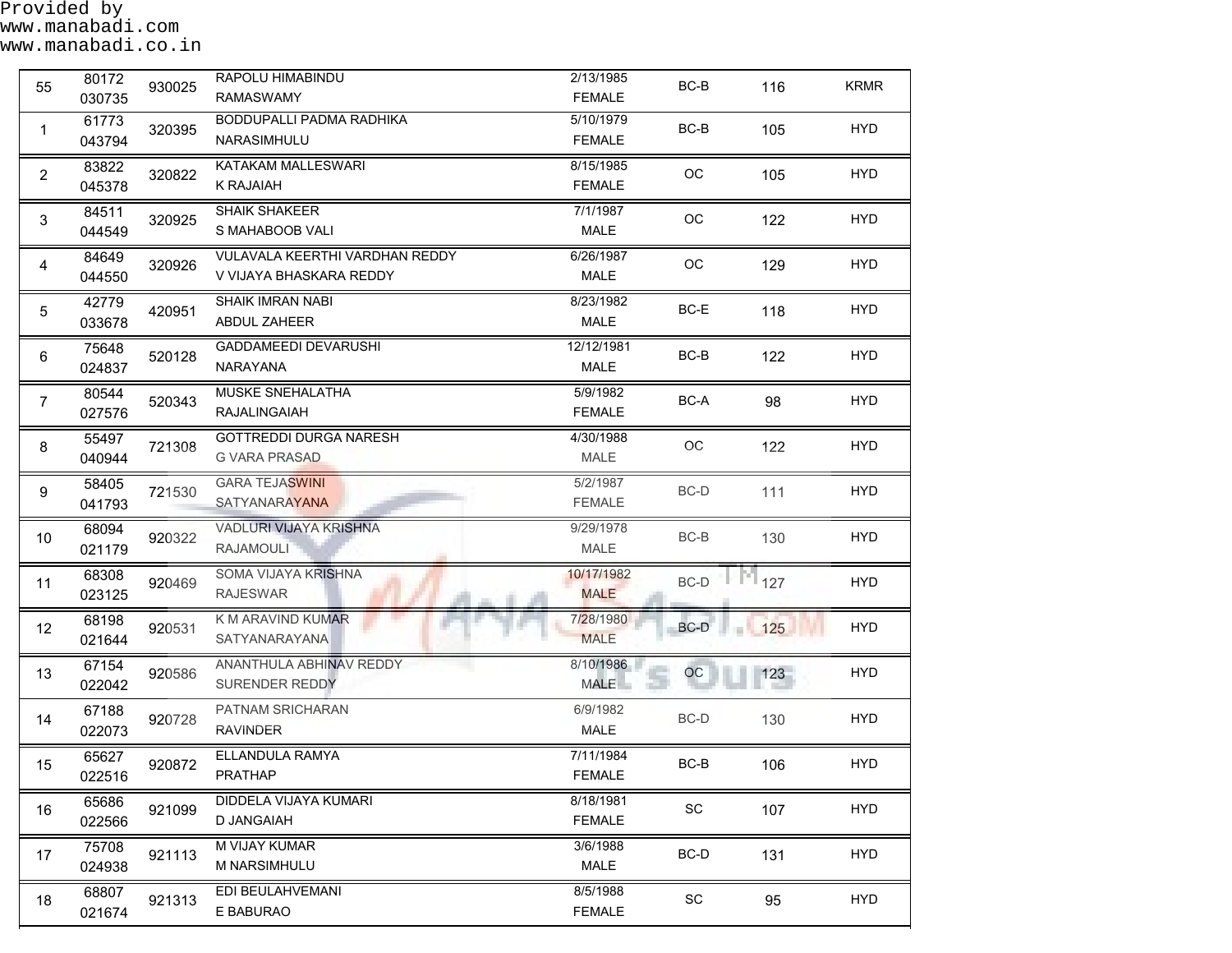| 19 | 76019<br>024592 | 921646 | AAKULA RAVIKUMAR<br>NARAYANA                           | 7/6/1981<br>MALE            | BC-D                         | 123      | <b>HYD</b> |
|----|-----------------|--------|--------------------------------------------------------|-----------------------------|------------------------------|----------|------------|
| 20 | 75500<br>024611 | 921736 | PEDDAPALLY SWAPNA PRIYA<br><b>KISTANNA</b>             | 8/28/1981<br><b>FEMALE</b>  | $BC-B$                       | 111      | <b>HYD</b> |
| 21 | 66923<br>022190 | 921762 | CHANAMALA NIRMALA<br>CH VENKATESHWARLU                 | 2/1/1984<br><b>FEMALE</b>   | SC                           | 111      | <b>HYD</b> |
| 22 | 66947<br>022213 | 921868 | VANGA SAI SWARNA<br><b>VIJAYA SAI GOUD</b>             | 8/6/1983<br><b>FEMALE</b>   | $BC-B$                       | 105      | <b>HYD</b> |
| 23 | 64807<br>022705 | 922132 | <b>MATTADI JYOTHI</b><br><b>VENKAT RAJU</b>            | 11/21/1980<br><b>FEMALE</b> | SC                           | 105      | <b>HYD</b> |
| 24 | 65418<br>022288 | 922503 | BATHULA PRAVEEN KUMAR<br><b>B BHIMA RAJU</b>           | 10/8/1979<br><b>MALE</b>    | SC                           | 126      | <b>HYD</b> |
| 25 | 65445<br>022308 | 922572 | PATLOLLA SATHISH<br>JAGANNATHAM                        | 7/20/1978<br><b>MALE</b>    | BC-D                         | 122      | <b>HYD</b> |
| 26 | 63915<br>020582 | 922680 | AETHAM PARASURAMUDU<br><b>HUSSAIN</b>                  | 5/28/1984<br><b>MALE</b>    | SC                           | 121      | <b>HYD</b> |
| 27 | 78711<br>025882 | 922827 | THALLAPALLI LAVANYA<br><b>GOVINDU</b>                  | 3/3/1988<br><b>FEMALE</b>   | BC-A                         | 110      | <b>HYD</b> |
| 28 | 78655<br>026016 | 923007 | RAMISHETTI SANDHYA RANI<br><b>BHADRAIAH</b>            | 10/20/1975<br><b>FEMALE</b> | $BC-D$                       | 96       | <b>HYD</b> |
| 29 | 76855<br>025190 | 923019 | <b>MADRAS VIJAY KUMAR</b><br>AMARNATH M                | 1/3/1986<br><b>MALE</b>     | $BC-B$                       | 123      | <b>HYD</b> |
| 30 | 76855<br>025190 | 923019 | <b>MADRAS VIJAY KUMAR</b><br><b>AMARNATH M</b>         | 1/3/1986<br><b>MALE</b>     | BC-B                         | М<br>123 | <b>HYD</b> |
| 31 | 66052<br>022865 | 923042 | MOHAMMAD JAHEERUNNISA BEGUM<br>MOHAMMAD JAMALUDDIN     | 4/8/1975<br><b>FEMALE</b>   | BC-B                         | 87       | <b>HYD</b> |
| 32 | 76864<br>025198 | 923048 | CHAKALI RADHA<br>PARAMESH                              | 2/15/1986<br><b>FEMALE</b>  | BC-A                         | 94       | <b>HYD</b> |
| 33 | 64954<br>022687 | 923255 | MANNEM CHAITANYA KRISHNA REDDY<br>MURALI MANOHAR REDDY | 8/11/1987<br>MALE           | OC                           | 122      | <b>HYD</b> |
| 34 | 76765<br>025121 | 923581 | KASARLA LALITHA<br><b>K SAILU</b>                      | 2/12/1982<br><b>FEMALE</b>  | BC-B                         | 122      | <b>HYD</b> |
| 35 | 69346<br>020967 | 923692 | MESAPAM AMUKTHA MALYADA<br>LAZARUS                     | 7/21/1986<br><b>FEMALE</b>  | $\operatorname{\textsf{SC}}$ | 110      | <b>HYD</b> |
| 36 | 78089<br>026221 | 923706 | <b>BOJJA SURESH</b><br><b>DHARMESH</b>                 | 8/14/1981<br>MALE           | $BC-A$                       | 121      | <b>HYD</b> |
| 37 | 83816<br>045385 | 923739 | KATTA RAVI TEJA<br><b>SEKHAR</b>                       | 3/5/1987<br>MALE            | $_{\rm OC}$                  | 144      | <b>HYD</b> |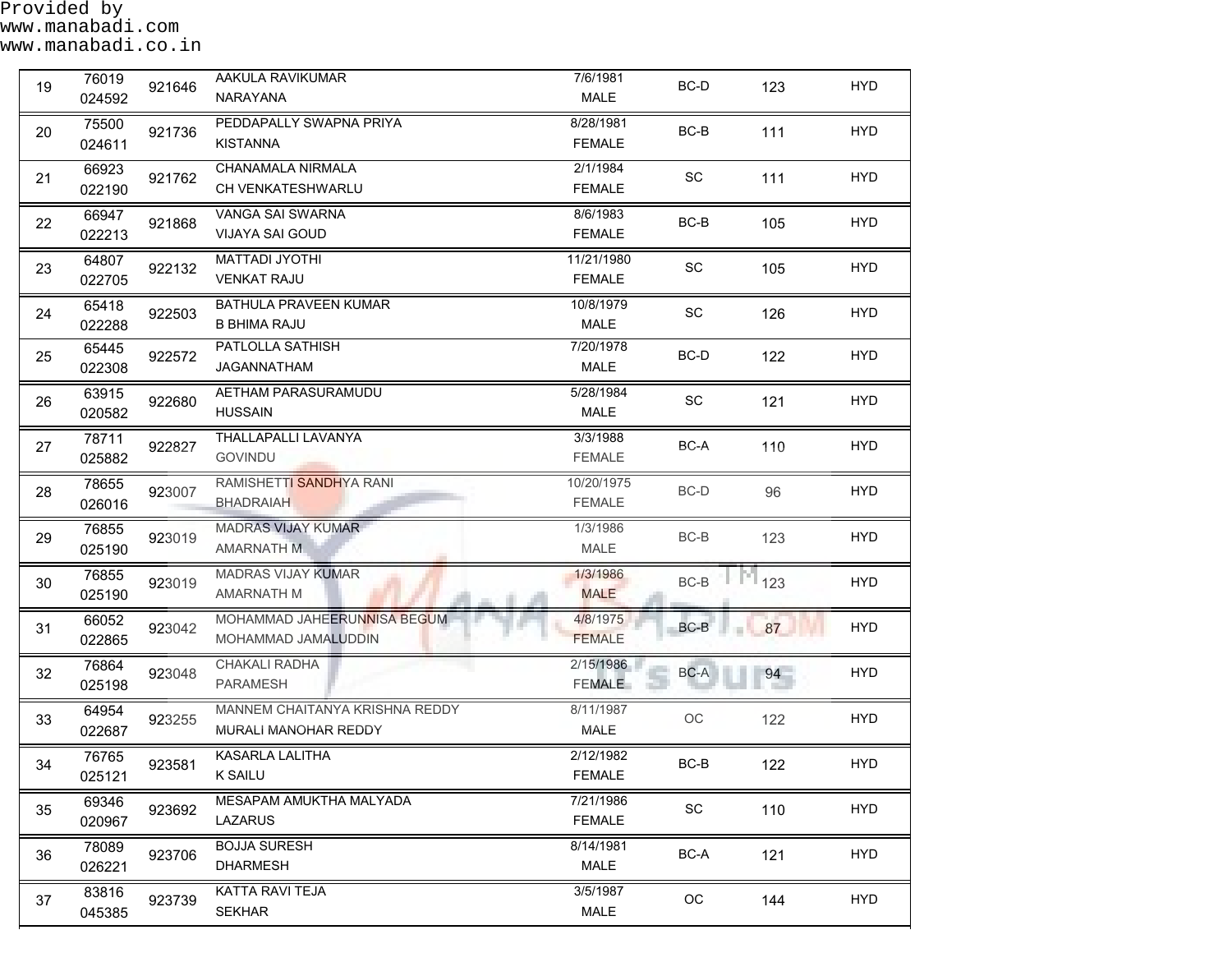| 38 | 76650<br>025340 | 923952 | <b>BALRAJ</b><br><b>NARAYANA</b>                | 11/28/1984<br><b>MALE</b>   | BC-B        | 129     | <b>HYD</b> |
|----|-----------------|--------|-------------------------------------------------|-----------------------------|-------------|---------|------------|
| 39 | 77698<br>026314 | 924046 | <b>NAINI SRINIVASU</b><br><b>KRISHNAMURTHI</b>  | 6/12/1983<br><b>MALE</b>    | SC          | 128     | <b>HYD</b> |
| 40 | 76384<br>025639 | 924537 | MALAGAM DEVENDER GOUD<br><b>BHEEMAIAH GOUD</b>  | 8/19/1983<br>MALE           | $BC-B$      | 126     | <b>HYD</b> |
| 41 | 67508<br>023200 | 924808 | KOPPULA KESHAVULU<br><b>BALASWAMY</b>           | 6/25/1981<br><b>MALE</b>    | BC-B        | 123     | <b>HYD</b> |
| 42 | 76472<br>025783 | 924906 | EBRAHIMBAD BHAGYA LAXMI<br><b>VENKAT REDDY</b>  | 3/23/1985<br><b>FEMALE</b>  | $_{\rm OC}$ | 107     | <b>HYD</b> |
| 43 | 68009<br>021275 | 924951 | NAGABANDI NAGARAJU<br>SATYAM                    | 1/30/1985<br>MALE           | OC          | 138     | <b>HYD</b> |
| 44 | 67599<br>023274 | 925008 | KALUMURI RAJASEKHAR<br><b>SIVAIAH</b>           | 3/10/1970<br>MALE           | BC-A        | 119     | <b>HYD</b> |
| 45 | 70601<br>021312 | 925036 | KANUMARLAPUDI KAVITHA<br><b>KRISHNAMURTHY</b>   | 6/10/1985<br><b>FEMALE</b>  | OC          | 119     | <b>HYD</b> |
| 46 | 79134<br>031524 | 925347 | <b>SANGEM SUDHAKAR</b><br>YATHIRAIAM            | 4/10/1983<br><b>MALE</b>    | $BC-B$      | 128     | <b>HYD</b> |
| 47 | 74291<br>023772 | 925757 | <b>GOLLAGUDA SULOCHANA</b><br><b>PARMAREDDY</b> | 12/12/1975<br><b>FEMALE</b> | OC          | 84      | <b>HYD</b> |
| 48 | 73390<br>023814 | 925808 | <b>JANAGAM KRANTHI</b><br><b>ANJAIAH</b>        | 2/28/1986<br><b>MALE</b>    | BC-B        | 123     | <b>HYD</b> |
| 49 | 73308<br>023945 | 925929 | MOHAMMED MUZAFFAR<br><b>KHAJAMOINUDDIN</b>      | 8/20/1979<br><b>MALE</b>    | BC-E        | 123     | <b>HYD</b> |
| 50 | 73351<br>023983 | 925958 | LINGANA BOINA VIDYULLATHA<br><b>LVVLKPRASAD</b> | 8/29/1978<br><b>FEMALE</b>  | BC-D<br>an. | 116     | <b>HYD</b> |
| 51 | 73371<br>023999 | 925973 | SINGAM SWATHI<br><b>SATYA KUMAR</b>             | 8/1/1988<br><b>FEMALE</b>   | OC          | $111 -$ | <b>HYD</b> |
| 52 | 73063<br>024248 | 926092 | <b>BODA JEEVAN</b><br><b>UPPALAIAH</b>          | 4/21/1987<br>MALE           | $BC-B$      | 130     | <b>HYD</b> |
| 53 | 46340<br>034643 | 926099 | TETALI RAVIDURGA REDDY<br>RAMAKRISHNA REDDY     | 5/28/1986<br>MALE           | OC          | 125     | <b>HYD</b> |
| 54 | 73092<br>024276 | 926117 | KALAL VITTAL GOUD<br>PAPANNA                    | 11/13/1979<br><b>MALE</b>   | $BC-B$      | 144     | <b>HYD</b> |
| 55 | 73503<br>024018 | 926205 | KANATALA SRI SHILPA<br>ANANTHA REDDY            | 7/16/1986<br><b>FEMALE</b>  | $_{\rm OC}$ | 119     | <b>HYD</b> |
| 56 | 73512<br>024027 | 926216 | KUDIKELLA SHIREESHA<br>CHANDRASHEKAR            | 5/14/1983<br><b>FEMALE</b>  | BC-A        | 105     | <b>HYD</b> |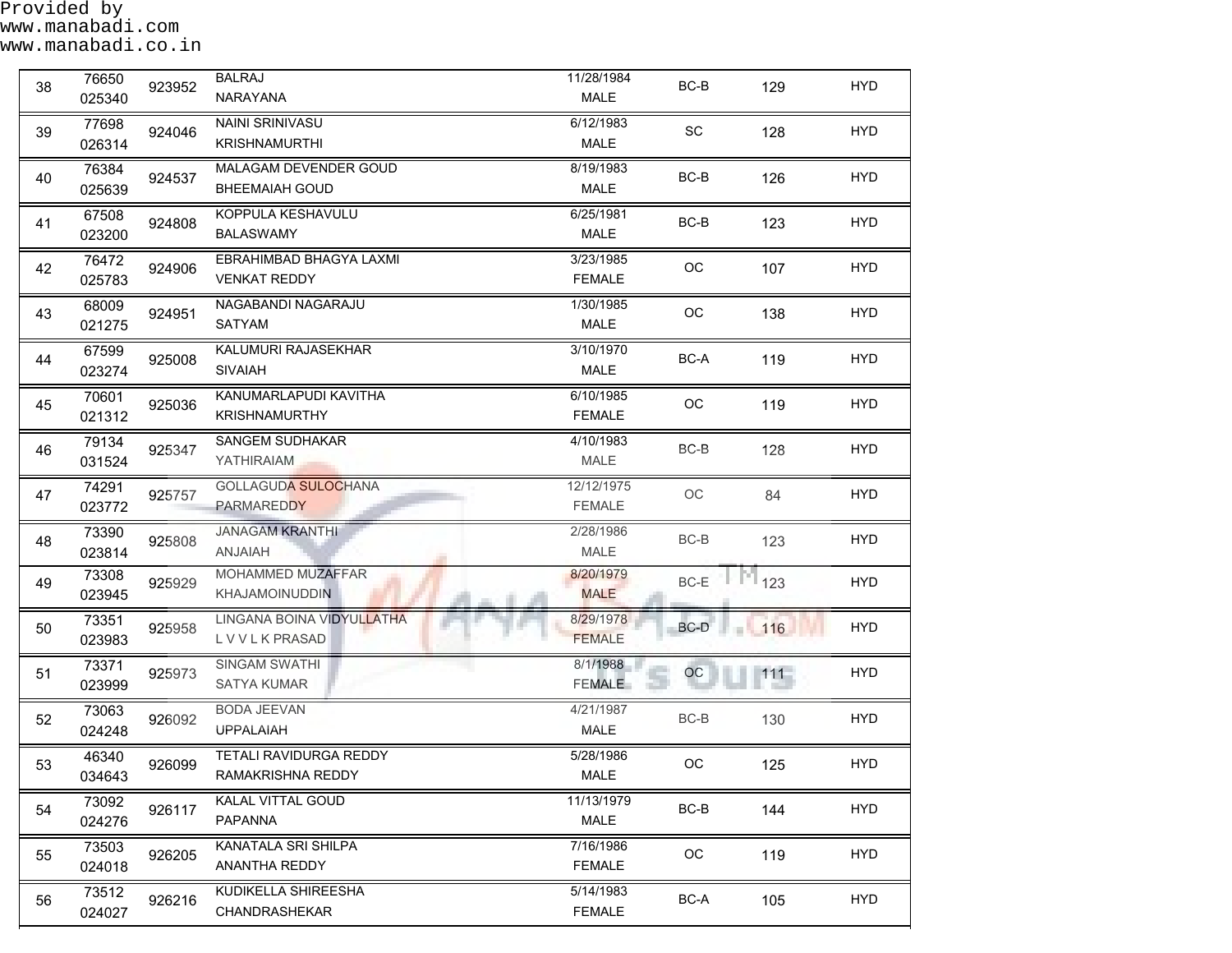| 57             | 73204<br>024476 | 926370 | KONDAPALLI SARATH KUMAR<br>ASHOKA REDDY            | 7/25/1985<br><b>MALE</b>    | OC                           | 133     | <b>HYD</b>      |
|----------------|-----------------|--------|----------------------------------------------------|-----------------------------|------------------------------|---------|-----------------|
| 58             | 73222<br>024494 | 926384 | VALLURI BHANU PRAKASH<br>APPA RAO                  | 6/23/1986<br><b>MALE</b>    | $BC-B$                       | 122     | <b>HYD</b>      |
| 59             | 73760<br>023399 | 926562 | NARLA VISHNU PRIYA<br>NARLA SITA RAM BABU          | 10/4/1986<br><b>FEMALE</b>  | OC                           | 105     | <b>HYD</b>      |
| 60             | 73841<br>023461 | 926610 | TUNGALA BALAJI DURGA KIRAN<br>T G V L NARASIMHARAO | 8/12/1984<br>MALE           | OC                           | 127     | <b>HYD</b>      |
| 61             | 74004<br>023522 | 926645 | NAGAPURAM MADHUSUDHAN GOUD<br>N GANGADHAR GOUD     | 6/18/1979<br>MALE           | BC-B                         | 126     | <b>HYD</b>      |
| 62             | 65773<br>020180 | 930058 | KANDUKURI SAI SATISH<br><b>BALAVEERAIAH</b>        | 5/2/1987<br>MALE            | OC                           | 131     | <b>HYD</b>      |
| 63             | 66019<br>022798 | 930160 | VEERAMALU V N L RAJA SHEKAR<br>SAMBA SIVA RAO      | 6/19/1981<br><b>MALE</b>    | $BC-B$                       | 135     | <b>HYD</b>      |
| 64             | 78680<br>026040 | 930172 | PANUGANTI SRINIVASARAO<br>RAJAIAH                  | 7/19/1966<br><b>MALE</b>    | BC-D                         | 120     | HYD.            |
| 65             | 77663<br>026283 | 930221 | POTTURU LAXMINARAYANA<br><b>PATTADAS</b>           | 6/2/1986<br>MALE            | SC                           | 118     | <b>HYD</b>      |
| 66             | 76443<br>025761 | 930307 | MUSTIPALLY ARUNA<br><b>VENKATAIAH</b>              | 4/24/1982<br><b>FEMALE</b>  | SC                           | 95      | <b>HYD</b>      |
| 67             | 90635<br>021415 | 930334 | <b>SUDARSI SAMATHA</b><br><b>KOTESWARARAO</b>      | 11/18/1979<br><b>FEMALE</b> | SC                           | 96      | <b>HYD</b>      |
| 68             | 73270<br>023916 | 930370 | SHAIK NASEEBUR RAHMAN<br><b>HABEEBUR RAHMAN</b>    | 8/28/1983<br><b>MALE</b>    | OC                           | 127     | <b>HYD</b>      |
| 69             | 72869<br>024447 | 930405 | DOMMATI VIJAYA CHANDAR<br>HAIANA                   | 6/17/1985<br><b>MALE</b>    | $BC-B$                       | 122     | <b>HYD</b>      |
| $\mathbf 1$    | 45164<br>035153 | 021424 | KANUMURI KRISHNAMA RAJU<br>ANJANEYA RAJU           | 3/4/1988<br><b>MALE</b>     | OC                           | $122 -$ | HYD-CITY        |
| $\overline{2}$ | 58606<br>042561 | 120088 | MAHANTHI RAMAKRISHNA<br><b>TATARAO</b>             | 4/15/1980<br>MALE           | BC-D                         | 120     | HYD-CITY        |
| 3              | 84712<br>044598 | 330024 | SOWARAPU SUJATHA<br>SIVAPRASAD                     | 6/5/1987<br><b>FEMALE</b>   | BC-B                         | 108     | <b>HYD-CITY</b> |
| $\overline{4}$ | 63121<br>030012 | 521533 | <b>TOKALA KAMATHA</b><br><b>DEVAIAH</b>            | 12/20/1987<br><b>FEMALE</b> | BC-A                         | 105     | HYD-CITY        |
| 5              | 46761<br>035706 | 620375 | DASARI SIREESHA<br><b>SUDHAKAR</b>                 | 1/9/1986<br><b>FEMALE</b>   | <b>ST</b>                    | 87      | HYD-CITY        |
| 6              | 65670<br>022551 | 921043 | VOONDINTI KALYANI<br>V PENTAIAH                    | 4/28/1980<br><b>FEMALE</b>  | $\operatorname{\textsf{SC}}$ | 90      | HYD-CITY        |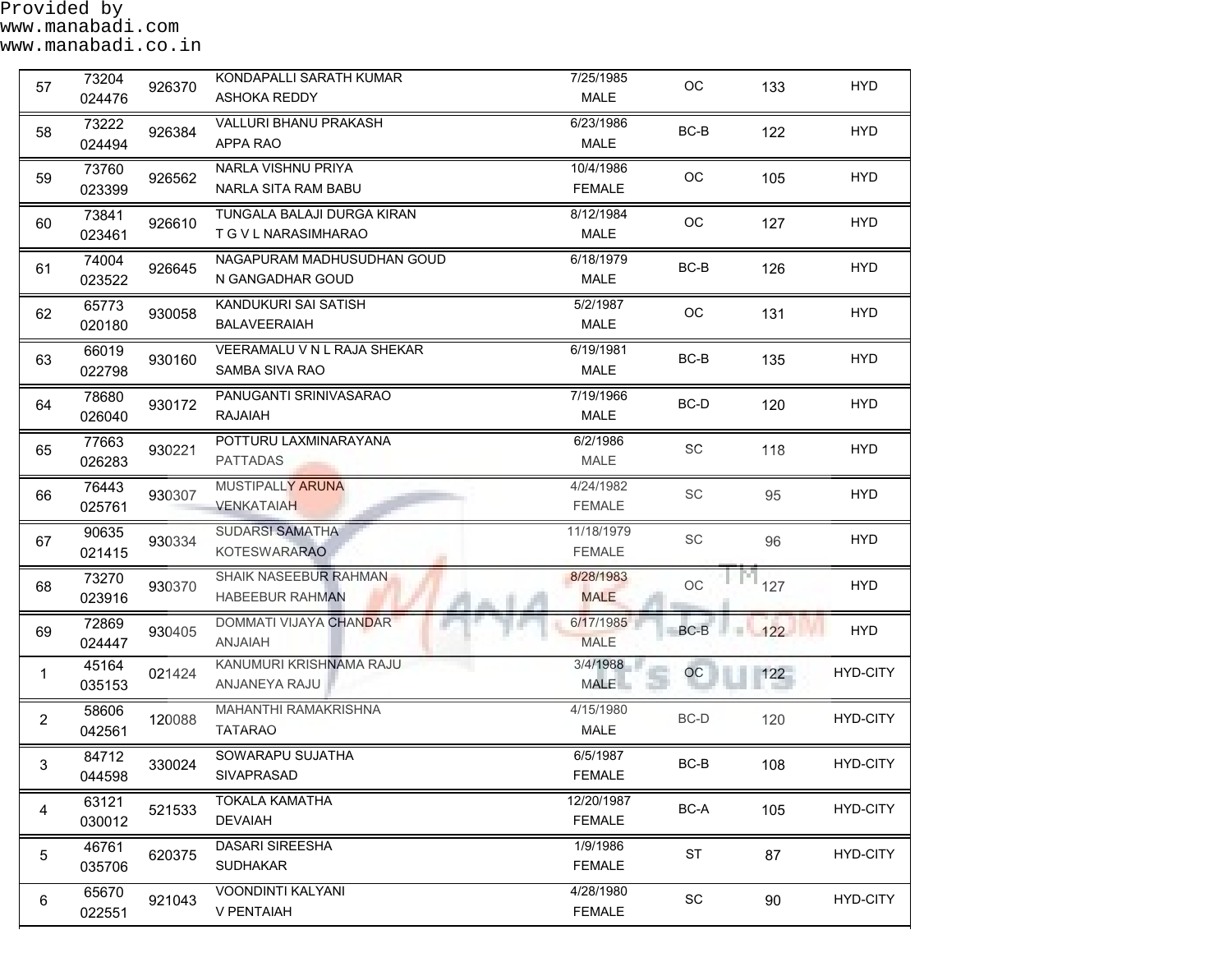| $\overline{7}$  | 68719<br>021708 | 921448 | SWARNA MANOHAR<br><b>JAYARAMACHANDRAMURTHY</b>        | 8/6/1983<br>MALE            | BC-B                         | 135      | HYD-CITY        |
|-----------------|-----------------|--------|-------------------------------------------------------|-----------------------------|------------------------------|----------|-----------------|
| 8               | 66927<br>022194 | 921782 | SREERAMOJU VANITHA<br><b>VIDYA SAGAR</b>              | 6/18/1985<br><b>FEMALE</b>  | BC-B                         | 121      | HYD-CITY        |
| 9               | 66056<br>022823 | 922885 | CHINTHA LAVANYA<br>NARASIMHULU                        | 4/15/1984<br><b>FEMALE</b>  | BC-B                         | 113      | HYD-CITY        |
| 10 <sup>1</sup> | 70201<br>020659 | 922981 | PANCHANGAM RAVI TJEJA<br>P RAGHUNATHA REDDY           | 5/28/1987<br><b>MALE</b>    | OC                           | 128      | <b>HYD-CITY</b> |
| 11              | 68545<br>023082 | 923486 | KATTEKOLA SHANKER<br>K LAXMAIAH                       | 12/31/1981<br><b>MALE</b>   | SC                           | 114      | <b>HYD-CITY</b> |
| 12              | 67230<br>022943 | 923827 | POOSA ANJAMMA<br>YADAGIRI                             | 11/23/1974<br><b>FEMALE</b> | BC-A                         | 81       | <b>HYD-CITY</b> |
| 13              | 68883<br>021881 | 924339 | DARUVURI RAJESH<br>RAGHAVA RAO                        | 6/6/1985<br>MALE            | $_{\rm OC}$                  | 115      | HYD-CITY        |
| 14              | 42378<br>032434 | 924546 | MOGANTI NAGA PRASANTH<br><b>JANARDHANA RAO</b>        | 7/6/1985<br>MALE            | OC                           | 124      | <b>HYD-CITY</b> |
| 15              | 67932<br>021260 | 924908 | DANDAMUDI KESAVANAND BABU<br>SATYANARAYANA            | 2/3/1985<br><b>MALE</b>     | $_{\rm OC}$                  | 130      | HYD-CITY        |
| 16              | 73397<br>023820 | 925814 | <b>GADDAM ARUNA</b><br><b>NARSIMHA</b>                | 8/10/1985<br><b>FEMALE</b>  | BC-B                         | 111      | HYD-CITY        |
| 17              | 82597<br>028755 | 925842 | PAYALI MADHAVI<br>NAGESHWARA RAO                      | 3/8/1985<br><b>FEMALE</b>   | <b>ST</b>                    | 95       | HYD-CITY        |
| 18              | 72819<br>024398 | 926136 | MADUPALLI RAJESWARA RAO<br>SITAIAH                    | 2/8/1983<br><b>MALE</b>     | $BC-B$                       | 117      | HYD-CITY        |
| 19              | 73531<br>024046 | 926234 | <b>GADEPALLI V N S PAAWAN</b><br>G V RAMA KRISHNA RAO | 9/26/1987<br><b>MALE</b>    | OC                           | 115<br>в | <b>HYD-CITY</b> |
| 20              | 73227<br>024499 | 926388 | MOLAGAVALLI SOWMYA<br>C THIMMANNA                     | 8/11/1983<br><b>FEMALE</b>  | BC-A                         | $110 -$  | HYD-CITY        |
| 21              | 82017<br>028855 | 930052 | CHAVA KRISHNAPRIYA<br><b>VENKATESWARRAO</b>           | 8/9/1986<br><b>FEMALE</b>   | OC                           | 114      | HYD-CITY        |
| 22              | 68754<br>021733 | 930098 | <b>MANEEM ANITHA</b><br>ANJI REDDY                    | 8/18/1984<br><b>FEMALE</b>  | OC                           | 112      | HYD-CITY        |
| 23              | 73751<br>023391 | 930441 | KOLAPURAM MADHAVI<br><b>BALANARSIMHA</b>              | 6/26/1983<br><b>FEMALE</b>  | $\operatorname{\textsf{SC}}$ | 100      | HYD-CITY        |
| 24              | 73752<br>023392 | 930442 | <b>NALLI RAJKUMAR</b><br>SOLAMAN RAJU                 | 8/25/1980<br>MALE           | SC                           | 118      | HYD-CITY        |
| $\mathbf{1}$    | 61496<br>044165 | 020040 | YERRAGADDLA NANDINI NANDINI<br>Y LAKSHMINRASAPPA      | 5/21/1986<br><b>FEMALE</b>  | BC-A                         | 106      | <b>KDP</b>      |

┙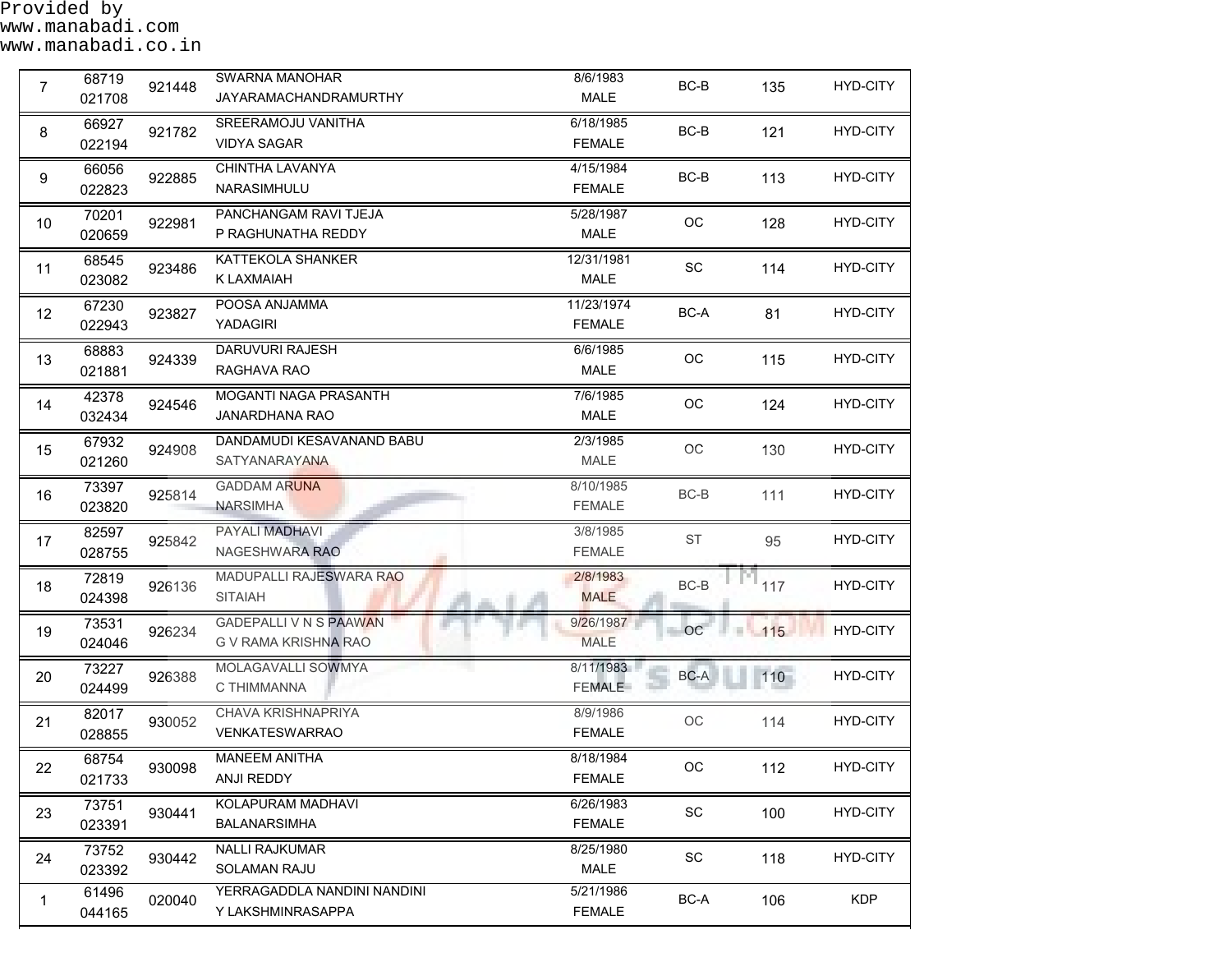Provided by www.manabadi.com www.manabadi.co.in

| $\overline{2}$ | 61585<br>044038 | 320139 | SODANAPALLI HARITHA<br>S RAMA RAO                       | 6/1/1985<br><b>FEMALE</b>  | OC                         | 126                       | <b>KDP</b> |
|----------------|-----------------|--------|---------------------------------------------------------|----------------------------|----------------------------|---------------------------|------------|
| 3              | 62816<br>043877 | 320457 | <b>MALAPALA GOPAL</b><br><b>KADIRAPPA</b>               | 1/20/1982<br>MALE          | BC-D                       | 121                       | <b>KDP</b> |
| 4              | 84706<br>044565 | 320938 | <b>VALMIKI MADHAVI LATHA</b><br>V KRISHNAMURTHY         | 4/2/1986<br><b>FEMALE</b>  | BC-A                       | 116                       | <b>KDP</b> |
| 5              | 85017<br>044736 | 330013 | <b>MOMIN IBRAHIM KHALEELULLA</b><br><b>SHAFIVULLA</b>   | 8/1/1980<br>MALE           | BC-E                       | 120                       | <b>KDP</b> |
| 6              | 59631<br>043053 | 330052 | <b>SHAIK IMRAN</b><br><b>GHOUSE PEER</b>                | 7/13/1984<br>MALE          | BC-E                       | 131                       | <b>KDP</b> |
| $\overline{7}$ | 84783<br>044435 | 921102 | <b>VALLEPU HYMAVATHI</b><br><b>VALLEPU SATYAM</b>       | 7/1/1980<br><b>FEMALE</b>  | BC-A                       | 116                       | <b>KDP</b> |
| 8              | 61868<br>043778 | 922012 | PALAKULA VALMIKI VISALAKSHI<br>NARAYANA                 | 6/5/1984<br><b>FEMALE</b>  | BC-A                       | 107                       | <b>KDP</b> |
| 9              | 69912<br>021089 | 923454 | KONAGANI HARIKRISHNA<br>NARASIMHULU                     | 3/11/1987<br>MALE          | BC-D                       | 134                       | <b>KDP</b> |
| 10             | 68939<br>021829 | 924174 | <b>GANGIREDDY MAHESWARA REDDY</b><br><b>GANGI REDDY</b> | 7/28/1985<br>MALE          | OC                         | 133                       | <b>KDP</b> |
| 11             | 72874<br>024450 | 926176 | NEREDUJALLA PEDDAIAH<br><b>SRIRAMULU</b>                | 6/14/1988<br>MALE          | BC-B                       | 129                       | <b>KDP</b> |
| 12             | 64882<br>022768 | 930137 | KALUVAI GOVARDHAN REDDY<br>NARASHIMA REDDY              | 1/17/1985<br>MALE          | $\mathop{\rm OC}\nolimits$ | 126                       | <b>KDP</b> |
| 13             | 68916<br>021809 | 930248 | <b>KAVALI SUDHAKAR</b><br>YERRANNA                      | 6/15/1984<br><b>MALE</b>   | BC-D                       | $\Gamma$ <sup>1</sup> 127 | <b>KDP</b> |
| 14             | 83916<br>045254 | 930282 | KASARAPU KIRANBABU<br>K PRAKASHA RAO                    | 6/27/1984<br><b>MALE</b>   | <b>SC</b>                  | 114                       | <b>KDP</b> |
| 15             | 72889<br>024463 | 930409 | <b>MEESALA NARESH</b><br>M VENKATA SWAMY                | 7/1/1985<br><b>MALE</b>    | <b>SC</b>                  | 125                       | <b>KDP</b> |
| 1              | 40733<br>032357 | 020694 | EARLA ANAJANEYULU<br>VEMARAJU                           | 4/29/1972<br>MALE          | BC-A                       | 115                       | <b>NLR</b> |
| $\overline{2}$ | 45070<br>035071 | 021368 | SANAPALA RAGHAVA PRASANNA<br><b>POLAIAH</b>             | 2/18/1985<br><b>FEMALE</b> | BC-A                       | 98                        | <b>NLR</b> |
| $\mathbf{3}$   | 51882<br>037456 | 030002 | NANDYALA NARENDRA<br>JANARDANA CHARYALU                 | 6/15/1984<br>MALE          | $_{\rm OC}$                | 126                       | <b>NLR</b> |
| 4              | 59814<br>042808 | 220315 | ANGARU VENKATARAMANA<br>YANADI                          | 6/5/1977<br>MALE           | $_{\rm OC}$                | 116                       | <b>NLR</b> |
| 5              | 50315<br>036975 | 220382 | <b>MALE DINESH</b><br>M CHANDRAPPA                      | 5/11/1988<br><b>MALE</b>   | BC-A                       | 122                       | <b>NLR</b> |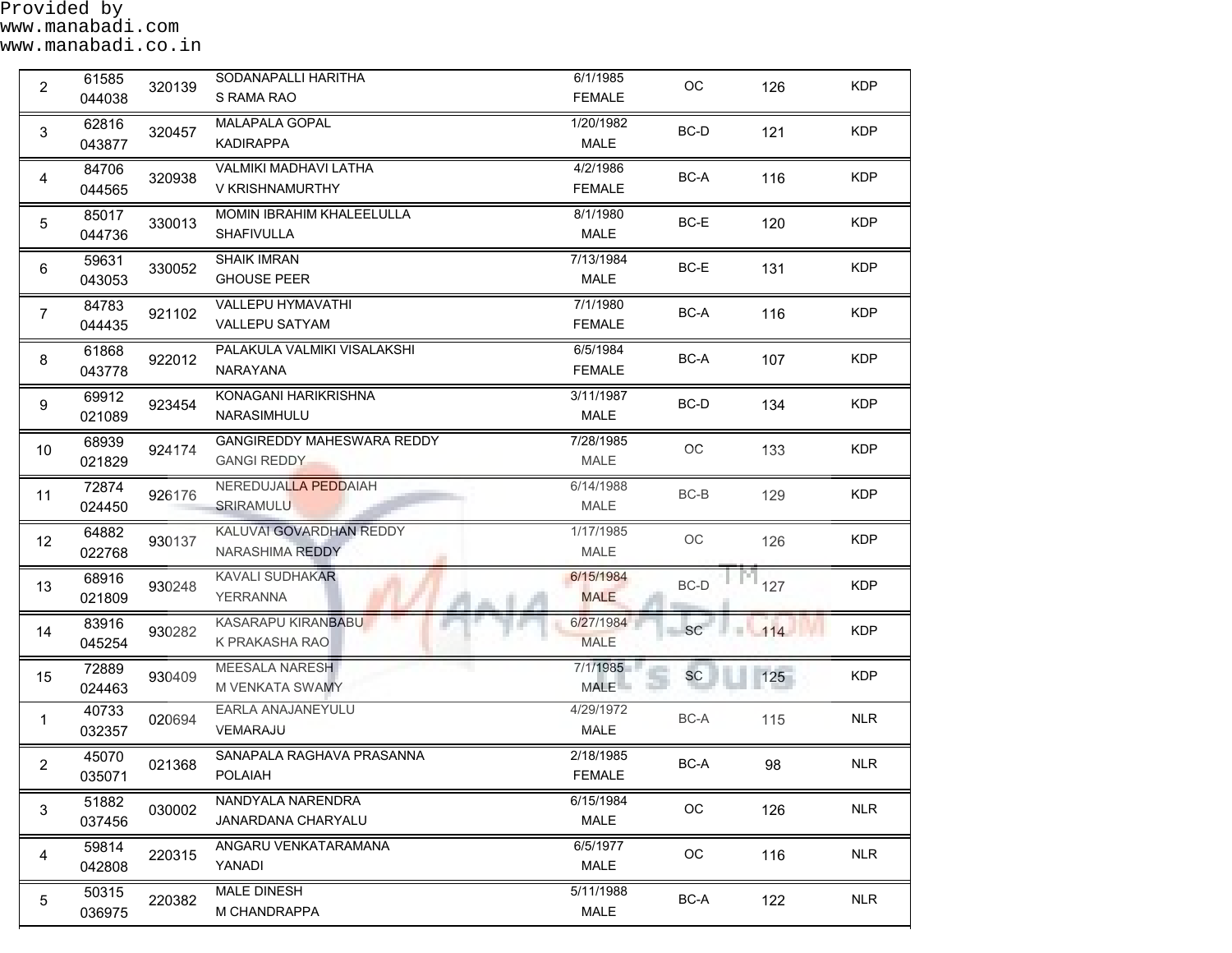| 6              | 50337<br>036994 | 220399 | KAKARLA CHANDRA SEKHAR PAVANI<br>K CHANDRA SEKHAR NAIDU | 6/12/1988<br><b>FEMALE</b> | OC          | 109 | <b>NLR</b> |
|----------------|-----------------|--------|---------------------------------------------------------|----------------------------|-------------|-----|------------|
| $\overline{7}$ | 48928<br>036416 | 220492 | PERI SRINIVASA PURUSHOTHAM<br><b>VISWESWARA RAO</b>     | 4/1/1965<br>MALE           | ОC          | 112 | <b>NLR</b> |
| 8              | 48866<br>036460 | 220524 | MUTHAMSETTI PUSHPALATHA<br><b>CHANDRAIAH</b>            | 4/23/1984<br><b>FEMALE</b> | $BC-B$      | 106 | <b>NLR</b> |
| 9              | 49204<br>037111 | 220796 | <b>BODDUPALLI NIRMALA</b><br><b>B CHANDRAIAH</b>        | 6/13/1976<br><b>FEMALE</b> | BC-A        | 95  | <b>NLR</b> |
| 10             | 49812<br>037141 | 220813 | <b>MANERI REVATHI</b><br>M MOGILAPPA                    | 7/1/1966<br><b>FEMALE</b>  | BC-A        | 85  | <b>NLR</b> |
| 11             | 48751<br>036568 | 220911 | SHAIK ALTHAF BASHA<br><b>SK MASTHAN</b>                 | 7/3/1980<br><b>MALE</b>    | $BC-E$      | 125 | <b>NLR</b> |
| 12             | 50005<br>036858 | 221057 | BANDAPALLI SHYAM PRAKASH<br><b>B N KRISHNA MURTHY</b>   | 6/10/1981<br><b>MALE</b>   | BC-A        | 122 | <b>NLR</b> |
| 13             | 49740<br>036714 | 230016 | PALAKURU THEJ KUMAR<br><b>KESAVA REDDY</b>              | 8/4/1984<br>MALE           | OC          | 137 | <b>NLR</b> |
| 14             | 48906<br>036495 | 230028 | SOMPALLI LEELA PRASANA LAKSHMI<br><b>KRISHNAIAH</b>     | 7/24/1984<br><b>FEMALE</b> | BC-A        | 98  | <b>NLR</b> |
| 15             | 48675<br>037057 | 230039 | UPPENDRAM NARENDRA RAJU<br>PRABHAKAR RAJU               | 8/28/1987<br>MALE          | BC-A        | 128 | <b>NLR</b> |
| 16             | 49063<br>036640 | 230054 | <b>ERAKAM NARESH</b><br>E CHENGAIAH                     | 12/5/1986<br>MALE          | SC          | 117 | <b>NLR</b> |
| 17             | 61746<br>043974 | 320810 | A V CHARAN KUMAR REDDY<br>A VENKATA REDDY               | 7/23/1987<br><b>MALE</b>   | $_{\rm OC}$ | 128 | <b>NLR</b> |
| 18             | 51705<br>037854 | 420012 | DARSI GUNTA JAYA PAL<br><b>ACHAIAH</b>                  | 8/2/1975<br><b>MALE</b>    | <b>SC</b>   | 116 | <b>NLR</b> |
| 19             | 51705<br>037854 | 420012 | DARSI GUNTA JAYA PAL<br><b>ACHAIAH</b>                  | 8/2/1975<br><b>MALE</b>    | SC          | 116 | <b>NLR</b> |
| 20             | 43717<br>033289 | 420327 | TIRUNAGARU BALAKRISHNA<br><b>APPAIAH</b>                | 2/1/1985<br>MALE           | BC-D        | 124 | <b>NLR</b> |
| 21             | 51174<br>037821 | 420679 | PARAVASTHU CHINNAYASURI<br><b>VENKAIAHSURI</b>          | 7/1/1979<br><b>MALE</b>    | BC-D        | 124 | <b>NLR</b> |
| 22             | 44765<br>033449 | 420687 | <b>SYED SADIK</b><br><b>MASTAN VALI</b>                 | 6/12/1988<br>MALE          | OC          | 124 | <b>NLR</b> |
| 23             | 50611<br>037055 | 420769 | SHAIK MOUNIKA<br><b>SHAHAJAHANSAHEB</b>                 | 8/30/1988<br><b>FEMALE</b> | BC-B        | 107 | <b>NLR</b> |
| 24             | 50648<br>037986 | 420805 | JARUBULA SABARI SRIKANTH<br>SUBBA RAO                   | 7/7/1987<br>MALE           | $_{\rm OC}$ | 133 | <b>NLR</b> |

 $\mathcal{L}_{\mathcal{A}}$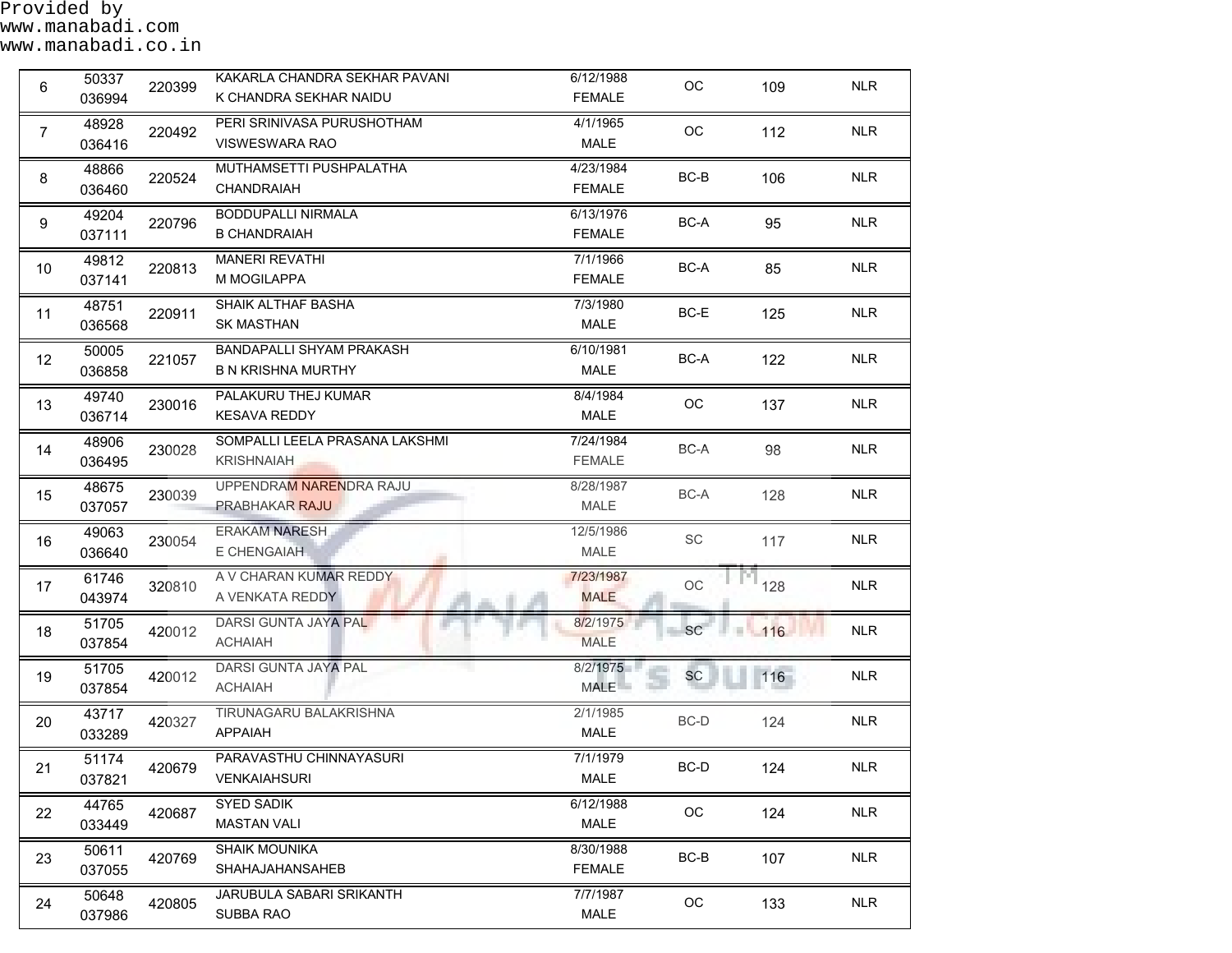Provided by www.manabadi.com www.manabadi.co.in

| 25 | 42893<br>033975 | 420853 | DANDA ADINARAYANA<br>YAGNANARAYANA                         | 7/1/1968<br>MALE           | OC                         | 116 | <b>NLR</b> |
|----|-----------------|--------|------------------------------------------------------------|----------------------------|----------------------------|-----|------------|
| 26 | 42977<br>034396 | 421273 | THADABOINA SRINIVASARAO<br><b>VENKATESHWARRAO</b>          | 4/10/1983<br><b>MALE</b>   | $BC-D$                     | 122 | <b>NLR</b> |
| 27 | 42555<br>034271 | 430023 | CHELLA CHAITANYA<br><b>JACOB PAUL</b>                      | 2/1/1986<br><b>FEMALE</b>  | SC                         | 124 | <b>NLR</b> |
| 28 | 51654<br>037850 | 620006 | SINGAMSETTY SUMATHI<br>SINGAMSETTY NAGESWARA RAO           | 7/1/1988<br><b>FEMALE</b>  | OC                         | 114 | <b>NLR</b> |
| 29 | 47027<br>035823 | 620189 | KOTURU MANI KANNAN<br><b>RAMAIAH</b>                       | 3/31/1983<br><b>MALE</b>   | BC-D                       | 122 | <b>NLR</b> |
| 30 | 47037<br>035832 | 620199 | <b>TALLAPAKA KIRAN</b><br><b>T VENKAIAH</b>                | 6/30/1985<br><b>MALE</b>   | BC-E                       | 124 | <b>NLR</b> |
| 31 | 47503<br>035594 | 620465 | <b>GALLA SUBHASHINI SUBHASHINI</b><br>VENKATESWARLU        | 6/8/1985<br><b>FEMALE</b>  | SC                         | 113 | <b>NLR</b> |
| 32 | 47588<br>035667 | 620526 | <b>VEMULAPATI VENU</b><br><b>CHINA VENGAIAH</b>            | 7/5/1988<br>MALE           | BC-A                       | 123 | <b>NLR</b> |
| 33 | 47605<br>035679 | 620536 | PAKALA SIVAKRISHNA<br><b>VENKATESWARLU</b>                 | 9/25/1989<br>MALE          | BC-A                       | 131 | <b>NLR</b> |
| 34 | 46633<br>035248 | 620565 | VURANDURU VENKATA LAKSHMIPRATHYUSHA<br><b>SURENDRA RAO</b> | 8/21/1985<br><b>FEMALE</b> | $\mathop{\rm OC}\nolimits$ | 116 | <b>NLR</b> |
| 35 | 46634<br>035249 | 620566 | VURANDURU VENKATA LAKSHMI SWETHA<br>V SURENDRA RAO         | 8/8/1987<br><b>FEMALE</b>  | OC                         | 121 | <b>NLR</b> |
| 36 | 47771<br>036100 | 620660 | MUPPALLA LAKSHMISANDHYA<br>CHINANARASARAJU                 | 6/28/1987<br><b>FEMALE</b> | OC                         | 116 | <b>NLR</b> |
| 37 | 47251<br>036008 | 620788 | NARALA SIVAIAH<br><b>PRABHAKAR</b>                         | 8/13/1980<br><b>MALE</b>   | BC-D                       | 126 | <b>NLR</b> |
| 38 | 46865<br>035790 | 630009 | ERAGAPATI SREEHARSHA<br><b>ERAGAPATI BABU SINGH</b>        | 11/21/1985<br><b>MALE</b>  | <b>SC</b>                  | 119 | <b>NLR</b> |
| 39 | 55495<br>040942 | 721306 | BETHALA SUBHAKAR RAJA<br>RAMA RAO                          | 5/21/1983<br>MALE          | SC                         | 125 | <b>NLR</b> |
| 40 | 65707<br>020118 | 920624 | MANCHIKALAPUDI GOPINADH<br>RADHA KRISHNAMURTHI             | 8/30/1984<br><b>MALE</b>   | BC-A                       | 119 | <b>NLR</b> |
| 41 | 51979<br>037314 | 922663 | MUREBOIENA SIVAKOTAIAH<br><b>BALAKOTAIAH</b>               | 5/15/1987<br>MALE          | BC-D                       | 123 | <b>NLR</b> |
| 42 | 50691<br>038024 | 924019 | AVULURI VENKATARAMANAMMA<br><b>SUBBARO</b>                 | 7/6/1985<br><b>FEMALE</b>  | SC                         | 100 | <b>NLR</b> |
| 43 | 68242<br>021301 | 925013 | SABBELLA SATISH REDDY<br>ADISHANKARA REDDY                 | 8/24/1985<br><b>MALE</b>   | $_{\rm OC}$                | 126 | <b>NLR</b> |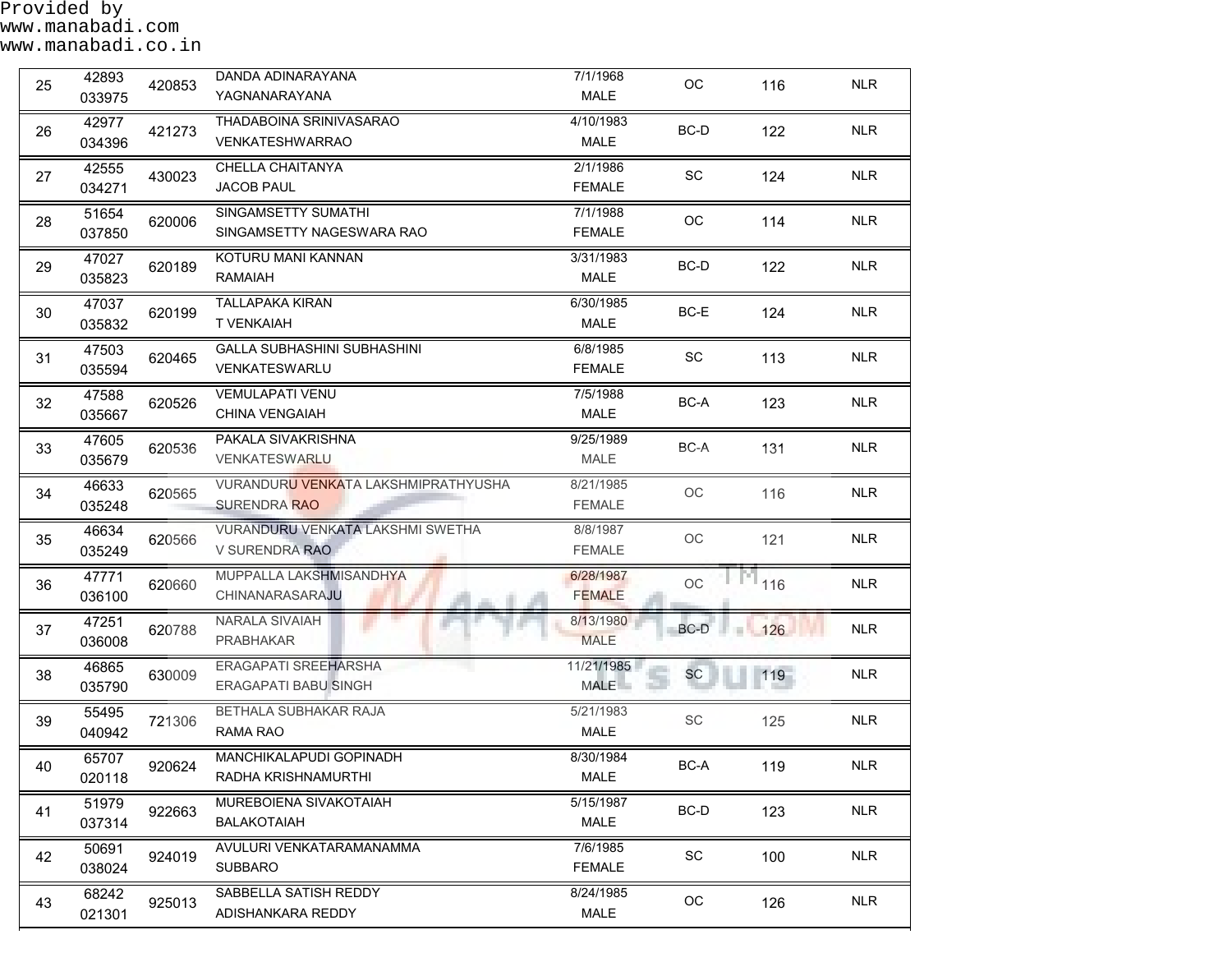| 44              | 48034<br>035987 | 925327 | PASUPULETI SANDEEP<br>MADHUSUDHANA RAO             | 6/22/1985<br><b>MALE</b>   | $_{\rm OC}$                 | 125                | <b>NLR</b> |
|-----------------|-----------------|--------|----------------------------------------------------|----------------------------|-----------------------------|--------------------|------------|
| 45              | 75015<br>023661 | 925631 | <b>MANAM RAGHAVA</b><br>SRINIVASA BABU             | 9/15/1981<br><b>MALE</b>   | BC-D                        | 124                | <b>NLR</b> |
| 46              | 73391<br>023815 | 925809 | <b>SURAPOGU ASHOK KUMAR</b><br><b>KONDAIAH</b>     | 5/21/1981<br><b>MALE</b>   | SC                          | 116                | <b>NLR</b> |
| 47              | 64872<br>022760 | 930131 | KATTA SIVA RAMAKRISHNA<br><b>PITCHAIAH</b>         | 7/5/1985<br><b>MALE</b>    | OC                          | 132                | <b>NLR</b> |
| 48              | 50377<br>036903 | 930343 | PERASANI VISHWANATH<br><b>GOPAL</b>                | 7/16/1985<br><b>MALE</b>   | BC-D                        | 131                | <b>NLR</b> |
| 1               | 67163<br>022051 | 020046 | KOLUSU MOHANA KRISHNA YADAV<br>VENKATESWARLU       | 8/3/1981<br><b>MALE</b>    | BC-D                        | 134                | <b>VJA</b> |
| $\overline{2}$  | 41761<br>032207 | 020271 | <b>JALA KRISHNA</b><br>JALA VENKATESWARA RAO       | 4/6/1987<br><b>MALE</b>    | SC                          | 122                | <b>VJA</b> |
| $\mathfrak{S}$  | 42260<br>032680 | 020294 | <b>VEGUNTA FERISSA RANI</b><br>MALLIKARJUNA RAO    | 8/10/1987<br><b>FEMALE</b> | OC                          | 112                | <b>VJA</b> |
| 4               | 42121<br>031159 | 020456 | JONNALAGADDA SATYANARAYANA<br><b>GANDHI</b>        | 8/10/1983<br>MALE          | BC-D                        | 130                | <b>VJA</b> |
| 5               | 40028<br>032886 | 020481 | PARIKALA BABYSARAOJINI<br><b>SUBBARAO</b>          | 1/13/1981<br><b>FEMALE</b> | $BC-B$                      | 108                | <b>VJA</b> |
| 6               | 42790<br>033688 | 020543 | <b>BODA LINGAIAH</b><br>SUBBARAO                   | 6/15/1982<br><b>MALE</b>   | BC-A                        | 142                | <b>VJA</b> |
| $\overline{7}$  | 40734<br>032617 | 020588 | KOTTURU KRISHNAVENI<br><b>VENKATRAO</b>            | 1/9/1981<br><b>FEMALE</b>  | SC                          | 106                | <b>VJA</b> |
| 8               | 40740<br>032622 | 020592 | <b>BOLLIPOGU HASANNA</b><br><b>B PRAKASA RAO</b>   | 8/2/1982<br><b>FEMALE</b>  | <b>SC</b>                   | $\blacksquare$ 113 | <b>VJA</b> |
| 9               | 40102<br>032325 | 020675 | ROYYALA UMA DEVI<br>SUBBA RAO                      | 6/10/1972<br><b>FEMALE</b> | BC-D                        | 90                 | <b>VJA</b> |
| 10              | 40131<br>032332 | 020680 | <b>GUNAMALA RAMBABU</b><br><b>GUNAMALA KOTAIAH</b> | 6/15/1973<br>MALE          | $\protect\operatorname{SC}$ | 104                | <b>VJA</b> |
| 11              | 43053<br>034461 | 020878 | ADAVI NAGAJYOTI<br>SATYANARAYANA                   | 4/6/1986<br><b>FEMALE</b>  | BC-D                        | 109                | VJA        |
| 12 <sup>2</sup> | 43390<br>034122 | 020976 | NEERELLA VENUGOPALAKRISHNAMURTHY<br>NAGESWARARAO   | 3/9/1979<br>MALE           | BC-A                        | 129                | VJA        |
| 13              | 82102<br>029474 | 021160 | RAMALA ANUSHA<br><b>SAMSON KAMALAKAR</b>           | 9/13/1987<br><b>FEMALE</b> | BC-C                        | 115                | VJA        |
| 14              | 45554<br>034501 | 021233 | DEVAMBOTLA VRNG KRISHNA<br>KAMALAKARA RAO          | 5/9/1988<br><b>MALE</b>    | $_{\rm OC}$                 | 130                | VJA        |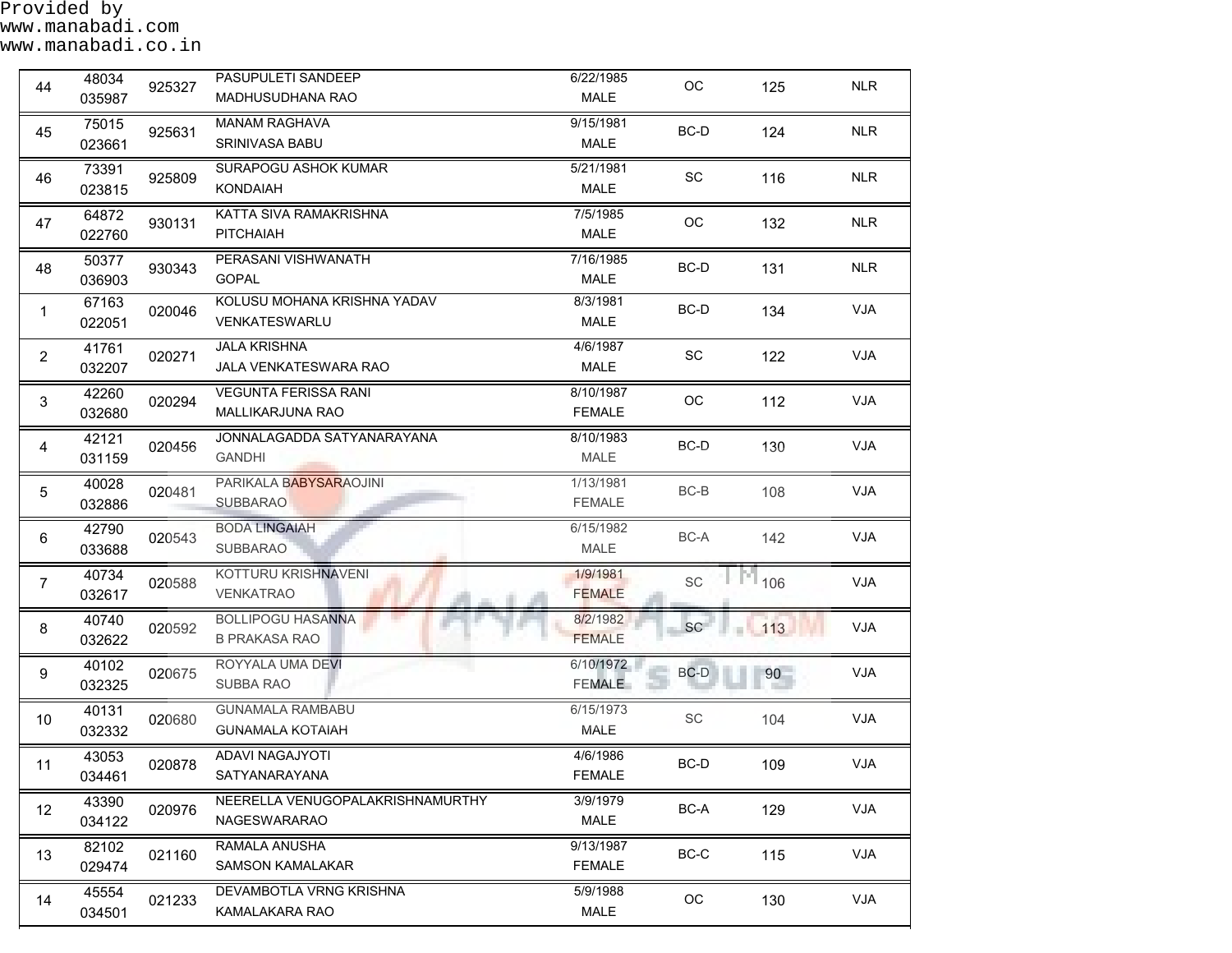| 15 | 40111<br>032329 | 030037 | MALLADI PETERJEEVAAMRITHARAJU<br><b>YESUDAS</b>      | 4/16/1970<br><b>MALE</b>   | SC        | 120 | <b>VJA</b> |
|----|-----------------|--------|------------------------------------------------------|----------------------------|-----------|-----|------------|
| 16 | 59198<br>042550 | 120069 | TAMILARASAN STALINBABU<br>S TAMILARASAN              | 12/22/1980<br>MALE         | SC        | 127 | <b>VJA</b> |
| 17 | 58969<br>042260 | 120951 | MUDIGONDA NAGA TEJ KIRAN<br>M LINGAIAH               | 8/24/1987<br>MALE          | OC        | 128 | VJA        |
| 18 | 57005<br>041948 | 122227 | <b>GURRAPU SUDHIR</b><br>SUDARSHANAM                 | 9/15/1982<br><b>MALE</b>   | SC        | 124 | VJA        |
| 19 | 49617<br>036307 | 220561 | NUNAVATHU USHARANI<br>VEERABHADRARAO                 | 8/21/1979<br><b>FEMALE</b> | <b>ST</b> | 91  | VJA        |
| 20 | 58313<br>041706 | 420065 | PAMULA MOHAN RAO<br>RAJA RAO                         | 7/1/1980<br>MALE           | SC        | 122 | VJA        |
| 21 | 44347<br>033872 | 420253 | GHUGULOVATHU RADHA BAI<br><b>G BHIKSHA NAIK</b>      | 11/4/1985<br><b>FEMALE</b> | ST        | 109 | VJA        |
| 22 | 43928<br>033372 | 420425 | KURCHETI N MALLESWARARAO<br><b>MALLAIAH</b>          | 6/5/1981<br>MALE           | BC-A      | 120 | <b>VJA</b> |
| 23 | 42715<br>033622 | 420877 | YADLAPALLI PAVAN KUMAR<br>Y LAKSHMANA SWAMY          | 7/5/1985<br>MALE           | OC        | 138 | <b>VJA</b> |
| 24 | 40830<br>032365 | 421155 | <b>MUKIRI RAJANI</b><br><b>RANGARAO</b>              | 6/10/1975<br><b>FEMALE</b> | ST        | 82  | <b>VJA</b> |
| 25 | 42529<br>034248 | 421164 | <b>AVIRENI NAGAMANI</b><br><b>SUBBA RAO</b>          | 8/22/1975<br><b>FEMALE</b> | BC-B      | 103 | <b>VJA</b> |
| 26 | 42566<br>034280 | 421192 | CHINTALAPUDI SUNEEL<br><b>JERAMIAH</b>               | 7/2/1982<br><b>MALE</b>    | SC        | 136 | VJA        |
| 27 | 42572<br>034286 | 421196 | <b>MANNEM MADHAVI</b><br>RAMA RAO                    | 8/13/1983<br><b>FEMALE</b> | BC-A      | 110 | <b>VJA</b> |
| 28 | 42969<br>034388 | 421266 | <b>ALAPATI SRI LAITHA</b><br>RAMA SANKARA RAO        | 8/31/1988<br><b>FEMALE</b> | OC        | 108 | VJA        |
| 29 | 43078<br>034480 | 421337 | DOKKU SYAM KUMAR YADAV<br>RAMA RAO                   | 6/16/1988<br>MALE          | BC-D      | 124 | <b>VJA</b> |
| 30 | 64944<br>022679 | 430008 | KAKANI KRISHNAPRASAD<br>K MAHESWARA RAO              | 8/26/1982<br>MALE          | BC-A      | 135 | VJA        |
| 31 | 45760<br>034691 | 720535 | <b>VEERAMALLU GEETANJALI</b><br>KANAKALINGESWARA RAO | 8/31/1986<br><b>FEMALE</b> | BC-B      | 120 | VJA        |
| 32 | 45323<br>034772 | 720873 | SIRAPA KALPANA<br>SRINIVASA RAO                      | 7/13/1988<br><b>FEMALE</b> | BC-D      | 115 | VJA        |
| 33 | 45427<br>034859 | 721004 | KONALA KOTASATYAVATHI<br>V V LAKSHMIGANAPATHI        | 3/22/1988<br><b>FEMALE</b> | $BC-B$    | 109 | VJA        |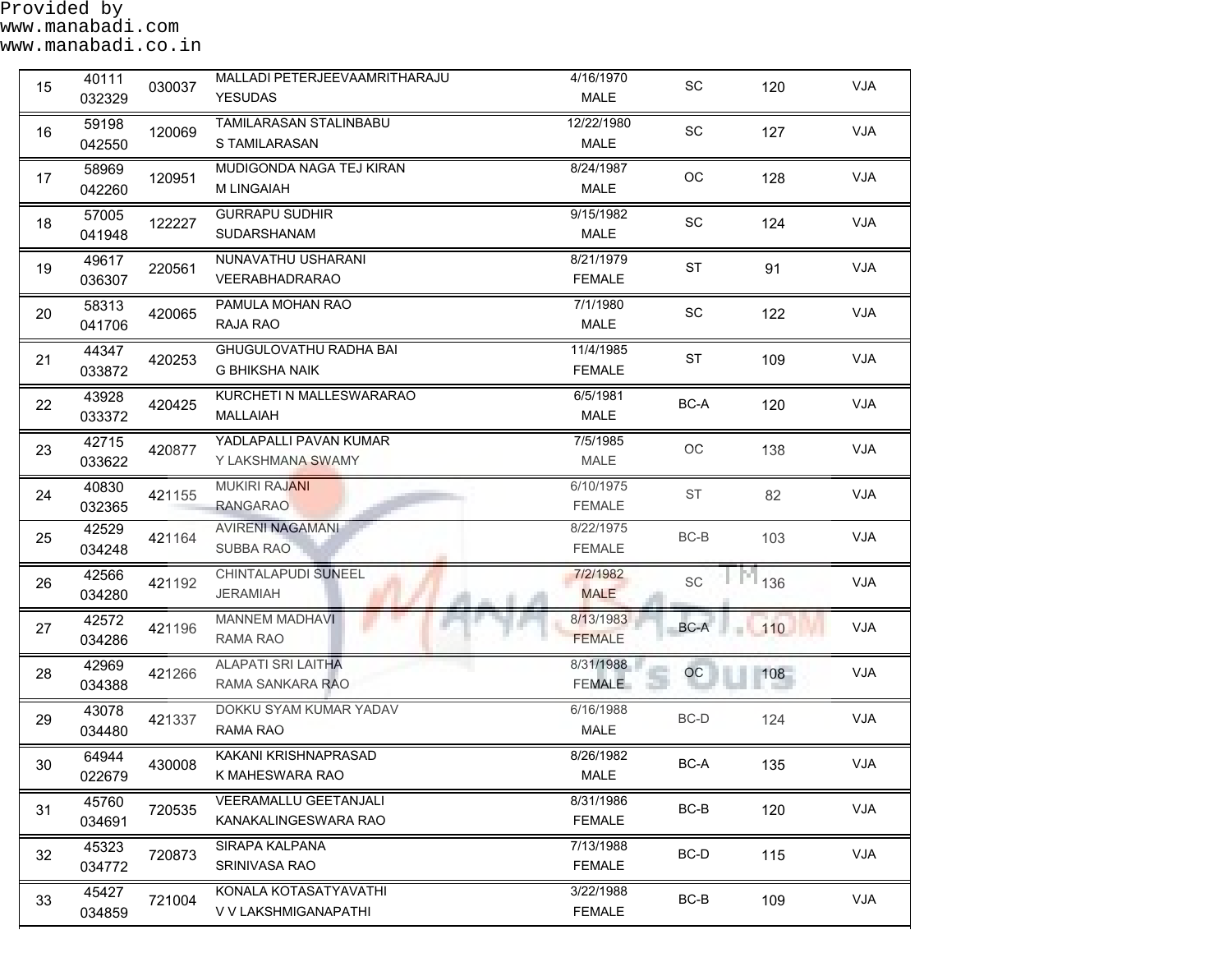| 34             | 68900<br>021794 | 924104 | DUPAGUNTLA VENKATA TULASI PRASAD<br>KOTESWARA RAO     | 6/12/1984<br><b>MALE</b>    | BC-B                         | 122 | <b>VJA</b> |
|----------------|-----------------|--------|-------------------------------------------------------|-----------------------------|------------------------------|-----|------------|
| 35             | 67965<br>021267 | 924929 | <b>GANTA SIVARAMA KRISHNA REDDY</b><br>PITCHI REDDY   | 7/10/1985<br><b>MALE</b>    | OC                           | 138 | VJA        |
| 36             | 73271<br>023917 | 925907 | POLUPARTHI SREE NARESH KUMAR<br>PERU NAIDU            | 8/30/1983<br><b>MALE</b>    | BC-D                         | 132 | <b>VJA</b> |
| 37             | 73329<br>023963 | 925942 | MADAGANI SRINIVASA RAO<br>SAYILU                      | 9/16/1983<br>MALE           | BC-B                         | 130 | <b>VJA</b> |
| 38             | 45987<br>034895 | 926230 | <b>GUBBALA AJAY</b><br><b>GANESWARA RAO</b>           | 1/13/1984<br>MALE           | BC-B                         | 144 | <b>VJA</b> |
| 39             | 65523<br>022432 | 930101 | DAMMI RAMYA TARUNI RAI<br><b>BABU KRISHNA DEO RAI</b> | 8/8/1984<br><b>FEMALE</b>   | BC-C                         | 125 | <b>VJA</b> |
| 40             | 42194<br>033021 | 930342 | YARLAGADDA VENKATARAMANARAO<br><b>SESHAGIRIRAO</b>    | 6/1/1979<br><b>MALE</b>     | BC-B                         | 122 | VJA        |
| $\mathbf{1}$   | 41783<br>033176 | 021009 | PEDPROLU HARI PRIYA<br>RAGHUNADHA RAO                 | 10/1/1985<br><b>FEMALE</b>  | BC-A                         | 103 | VZM        |
| $\overline{2}$ | 57994<br>041421 | 120299 | <b>GOLAGANI CHIRANJEEVI</b><br>NARAYANA RAO           | 8/14/1982<br>MALE           | BC-D                         | 132 | VZM        |
| 3              | 58352<br>041741 | 120499 | DUPPALA VENKATESWARA RAO<br>MADHUSUDHANA RAO          | 5/5/1987<br>MALE            | BC-A                         | 130 | VZM        |
| 4              | 52542<br>038623 | 120591 | MANDAPALLI CHAITANYA<br><b>VENKATARAO</b>             | 7/15/1985<br>MALE           | OC                           | 136 | VZM        |
| 5              | 52555<br>038634 | 120607 | <b>MEDURI SRIKALA</b><br>SURYASATYANARAYANAMURTY      | 8/14/1984<br><b>FEMALE</b>  | OC                           | 117 | VZM        |
| $\,6\,$        | 58893<br>042201 | 120851 | KAIKALA SRUTHIKRISHNAN<br><b>KRISHNAN</b>             | 8/22/1986<br><b>FEMALE</b>  | SC                           | 96  | VZM        |
| $\overline{7}$ | 58932<br>042232 | 120906 | PATTAN FEROZ KHAN<br>PATTAN AHAMMED SHARIFF           | 5/2/1987<br><b>MALE</b>     | BC-E                         | 146 | VZM        |
| 8              | 52375<br>038354 | 120932 | <b>BONI SUDHAKAR</b><br><b>KRISHNARAO</b>             | 7/5/1988<br>MALE            | BC-D                         | 133 | VZM        |
| 9              | 57670<br>042439 | 120999 | CHEEPURUPALLI RAMANAMMA<br>CH RAMU NAIDU              | 10/14/1974<br><b>FEMALE</b> | BC-D                         | 92  | VZM        |
| 10             | 57673<br>042441 | 121003 | SABBAVARAPU APPARAO<br><b>SIMHACHALAM</b>             | 12/1/1968<br>MALE           | $\operatorname{\textsf{SC}}$ | 92  | <b>VZM</b> |
| 11             | 54539<br>038411 | 121034 | PASAGADI SRINIVASA RAO<br><b>SANYASI RAO</b>          | 8/5/1982<br>MALE            | BC-B                         | 145 | VZM        |
| 12             | 54598<br>038467 | 121131 | INTI LAXMIVARAPRASAD<br>PANDURANG                     | 5/5/1988<br>MALE            | $_{\rm OC}$                  | 140 | <b>VZM</b> |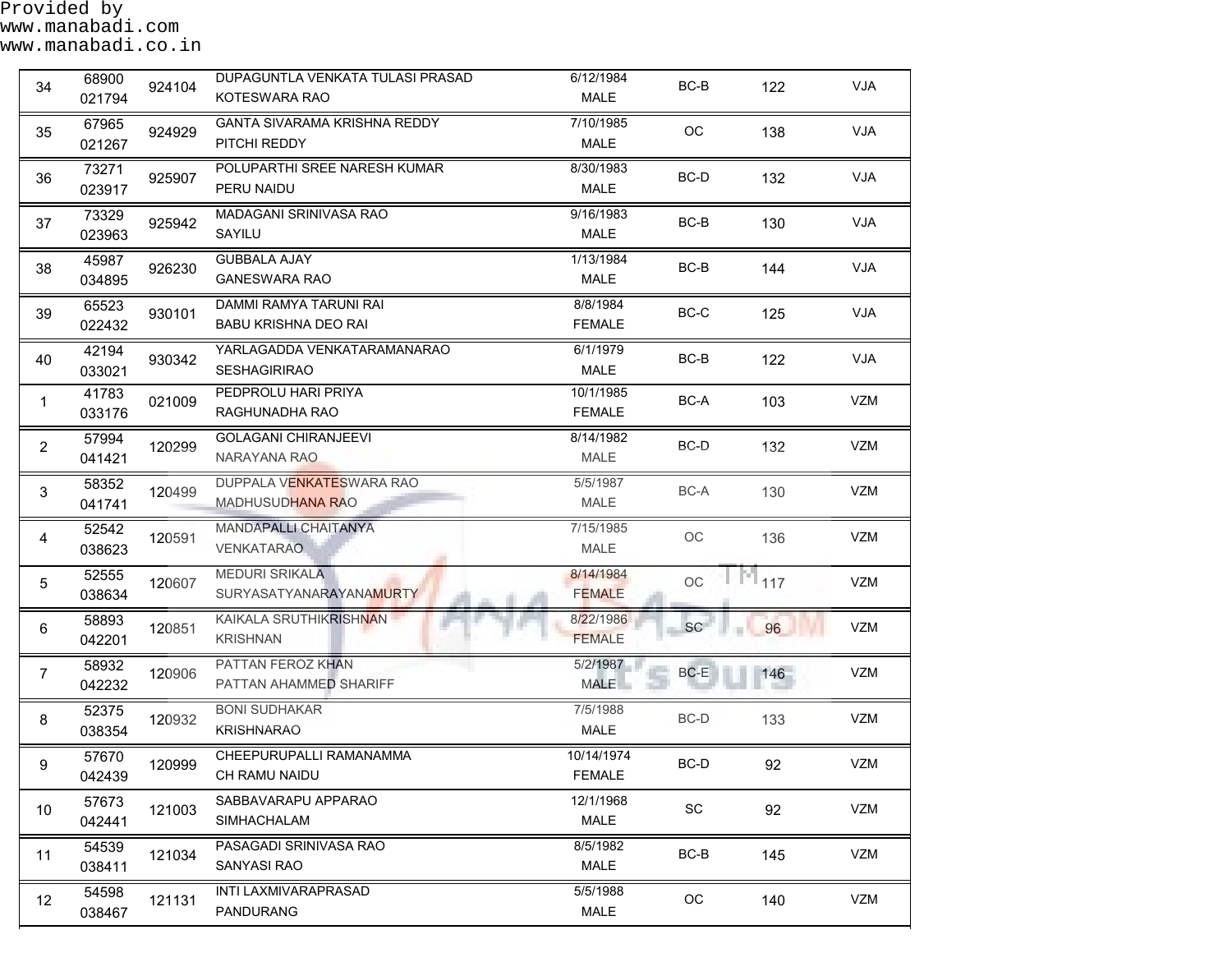Provided by www.manabadi.com

| 13 | 54578<br>038998 | 121453 | PAKALAPATI SANTHI<br>PADMARAJU                                 | 6/15/1976<br><b>FEMALE</b>  | $OC$                         | 92     | VZM        |
|----|-----------------|--------|----------------------------------------------------------------|-----------------------------|------------------------------|--------|------------|
| 14 | 53501<br>039567 | 121772 | <b>LENKA BHANUMURTY</b><br>SURYANARAYANA                       | 6/14/1970<br>MALE           | BC-D                         | 131    | VZM        |
| 15 | 53501<br>039567 | 121772 | <b>LENKA BHANUMURTY</b><br>SURYANARAYANA                       | 6/14/1970<br>MALE           | BC-D                         | 131    | VZM        |
| 16 | 53550<br>039612 | 121812 | MEDICHETTY SANTOSH<br><b>KAMESWARAR RAO</b>                    | 8/6/1984<br>MALE            | OC                           | 146    | VZM        |
| 17 | 53608<br>039667 | 121866 | <b>TURAKA RAVI KUMAR</b><br><b>GANAPATHI RAO</b>               | 8/10/1981<br>MALE           | SC                           | 115    | VZM        |
| 18 | 56702<br>040651 | 122026 | <b>DUMPA BHARAGAVI</b><br>SATYA RAO                            | 12/25/1979<br><b>FEMALE</b> | BC-B                         | 118    | VZM        |
| 19 | 58130<br>041546 | 122075 | SISTU LAKSHMANA RAO<br><b>KRISHNAMURTHY</b>                    | 6/10/1979<br>MALE           | $BC-A$                       | 123    | VZM        |
| 20 | 57204<br>041987 | 122258 | MOLLI U N V ATCHUTAMBA<br><b>M GANGA RAJU</b>                  | 6/4/1974<br><b>FEMALE</b>   | $BC-D$                       | 92     | VZM        |
| 21 | 57153<br>041993 | 122261 | AYYALASOMAYAJULA S S VISWANADHA SARMA<br><b>CHANDRA SEKHAR</b> | 8/31/1986<br><b>MALE</b>    | OC                           | 134    | VZM        |
| 22 | 56917<br>041881 | 122591 | SORNAPUDI VENKATA SURYA PRAKASA RAO<br>NARAYANA RAO            | 10/31/1969<br>MALE          | $BC-B$                       | 132    | VZM        |
| 23 | 58009<br>041434 | 130010 | KAKI SUDHA RANI<br><b>BABU RAO</b>                             | 11/27/1981<br><b>FEMALE</b> | BC-B                         | 109    | VZM        |
| 24 | 55154<br>040175 | 720144 | SHAIK SHABNAM<br>AMEER JANI                                    | 6/20/1984<br><b>FEMALE</b>  | BC-E                         | 112    | VZM        |
| 25 | 55194<br>040208 | 720171 | PEDADA PADMAVATI<br><b>APPANNA</b>                             | 6/14/1983<br><b>FEMALE</b>  | BC-A                         | $-111$ | VZM        |
| 26 | 56253<br>040750 | 720211 | RAJANA SATYA NARAYANA<br>SREERAMULU                            | 2/24/1980<br><b>MALE</b>    | BC-D                         | 135    | VZM        |
| 27 | 56161<br>041255 | 720372 | HADDUBANGI RATNAKUMARI<br>MUKHALINGAM                          | 4/11/1986<br><b>FEMALE</b>  | ST                           | 94     | VZM        |
| 28 | 56166<br>041260 | 720376 | LOTHA PADMA KUMARI<br>LOTHA KRISHNA                            | 3/9/1983<br><b>FEMALE</b>   | <b>ST</b>                    | 86     | VZM        |
| 29 | 46319<br>034623 | 720789 | KONDURI N D SESHA KUMARI<br>Y RADHA KRISHNA SARMA              | 8/27/1987<br><b>FEMALE</b>  | OC                           | 114    | <b>VZM</b> |
| 30 | 55430<br>040887 | 721247 | MATTADI AJAY BABAU<br>YESURATNAM                               | 4/4/1973<br>MALE            | $\operatorname{\textsf{SC}}$ | 87     | VZM        |
| 31 | 55477<br>040925 | 721289 | BATTINA PADMA KUMARI<br>APPA RAO                               | 5/26/1981<br><b>FEMALE</b>  | $\operatorname{\textsf{SC}}$ | 105    | VZM        |